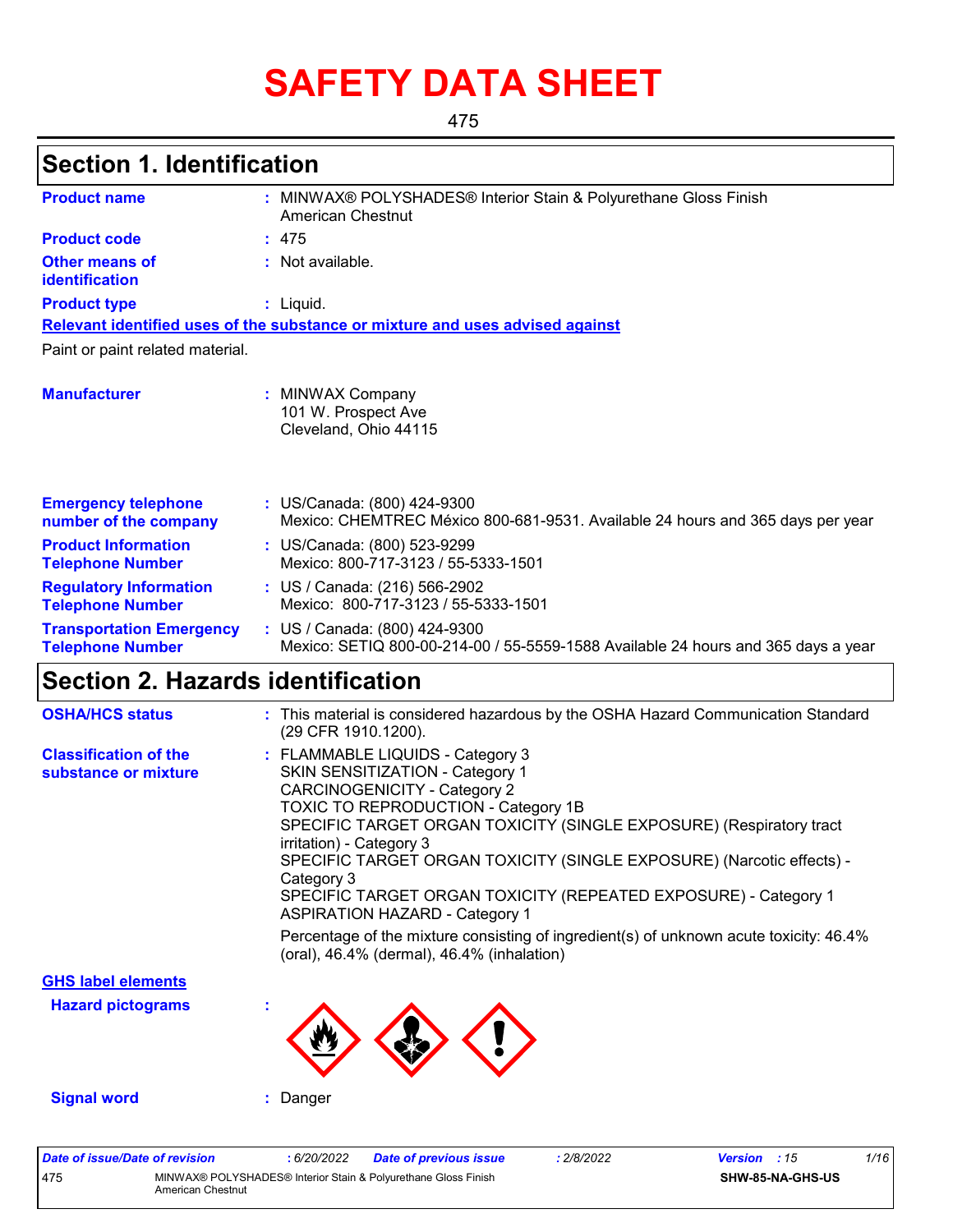## **Section 2. Hazards identification**

| <b>Hazard statements</b>                   | : Flammable liquid and vapor.                                                                                                                                                                                                                                                                                                                                                                                                                                                                                                                                                                                                                                                       |
|--------------------------------------------|-------------------------------------------------------------------------------------------------------------------------------------------------------------------------------------------------------------------------------------------------------------------------------------------------------------------------------------------------------------------------------------------------------------------------------------------------------------------------------------------------------------------------------------------------------------------------------------------------------------------------------------------------------------------------------------|
|                                            | May be fatal if swallowed and enters airways.                                                                                                                                                                                                                                                                                                                                                                                                                                                                                                                                                                                                                                       |
|                                            | May cause an allergic skin reaction.                                                                                                                                                                                                                                                                                                                                                                                                                                                                                                                                                                                                                                                |
|                                            | May cause respiratory irritation.<br>May cause drowsiness or dizziness.                                                                                                                                                                                                                                                                                                                                                                                                                                                                                                                                                                                                             |
|                                            | Suspected of causing cancer.                                                                                                                                                                                                                                                                                                                                                                                                                                                                                                                                                                                                                                                        |
|                                            | May damage fertility or the unborn child.                                                                                                                                                                                                                                                                                                                                                                                                                                                                                                                                                                                                                                           |
|                                            | Causes damage to organs through prolonged or repeated exposure.                                                                                                                                                                                                                                                                                                                                                                                                                                                                                                                                                                                                                     |
| <b>Precautionary statements</b>            |                                                                                                                                                                                                                                                                                                                                                                                                                                                                                                                                                                                                                                                                                     |
| <b>General</b>                             | : Read label before use. Keep out of reach of children. If medical advice is needed,<br>have product container or label at hand.                                                                                                                                                                                                                                                                                                                                                                                                                                                                                                                                                    |
| <b>Prevention</b>                          | : Obtain special instructions before use. Do not handle until all safety precautions have<br>been read and understood. Wear protective gloves, protective clothing and eye or face<br>protection. Keep away from heat, hot surfaces, sparks, open flames and other ignition<br>sources. No smoking. Use explosion-proof electrical, ventilating or lighting equipment.<br>Use non-sparking tools. Take action to prevent static discharges. Use only outdoors or<br>in a well-ventilated area. Do not breathe vapor. Do not eat, drink or smoke when using<br>this product. Wash thoroughly after handling. Contaminated work clothing must not be<br>allowed out of the workplace. |
| <b>Response</b>                            | : IF exposed or concerned: Get medical advice or attention. IF INHALED: Remove<br>person to fresh air and keep comfortable for breathing. Call a POISON CENTER or<br>doctor if you feel unwell. IF SWALLOWED: Immediately call a POISON CENTER or<br>doctor. Do NOT induce vomiting. IF ON SKIN (or hair): Take off immediately all<br>contaminated clothing. Rinse skin with water. Wash contaminated clothing before<br>reuse. IF ON SKIN: Wash with plenty of water. If skin irritation or rash occurs: Get<br>medical advice or attention.                                                                                                                                      |
| <b>Storage</b>                             | : Store locked up. Store in a well-ventilated place. Keep container tightly closed. Keep<br>cool.                                                                                                                                                                                                                                                                                                                                                                                                                                                                                                                                                                                   |
| <b>Disposal</b>                            | Dispose of contents and container in accordance with all local, regional, national and<br>international regulations.                                                                                                                                                                                                                                                                                                                                                                                                                                                                                                                                                                |
| <b>Supplemental label</b><br>elements      | DELAYED EFFECTS FROM LONG TERM OVEREXPOSURE. Contains solvents which<br>can cause permanent brain and nervous system damage. Intentional misuse by<br>deliberately concentrating and inhaling the contents can be harmful or fatal. WARNING:<br>This product contains chemicals known to the State of California to cause cancer and<br>birth defects or other reproductive harm.                                                                                                                                                                                                                                                                                                   |
|                                            | Please refer to the SDS for additional information. Keep out of reach of children. Do not<br>transfer contents to other containers for storage.                                                                                                                                                                                                                                                                                                                                                                                                                                                                                                                                     |
| <b>Hazards not otherwise</b><br>classified | DANGER: Rags, steel wool, other waste soaked with this product, and sanding residue<br>may spontaneously catch fire if improperly discarded. Immediately place rags, steel<br>wool, other waste soaked with this product, and sanding residue in a sealed, water-filled,<br>metal container. Dispose of in accordance with local fire regulations.                                                                                                                                                                                                                                                                                                                                  |

## **Section 3. Composition/information on ingredients**

| <b>Substance/mixture</b>                | : Mixture        |
|-----------------------------------------|------------------|
| Other means of<br><b>identification</b> | : Not available. |

**CAS number/other identifiers**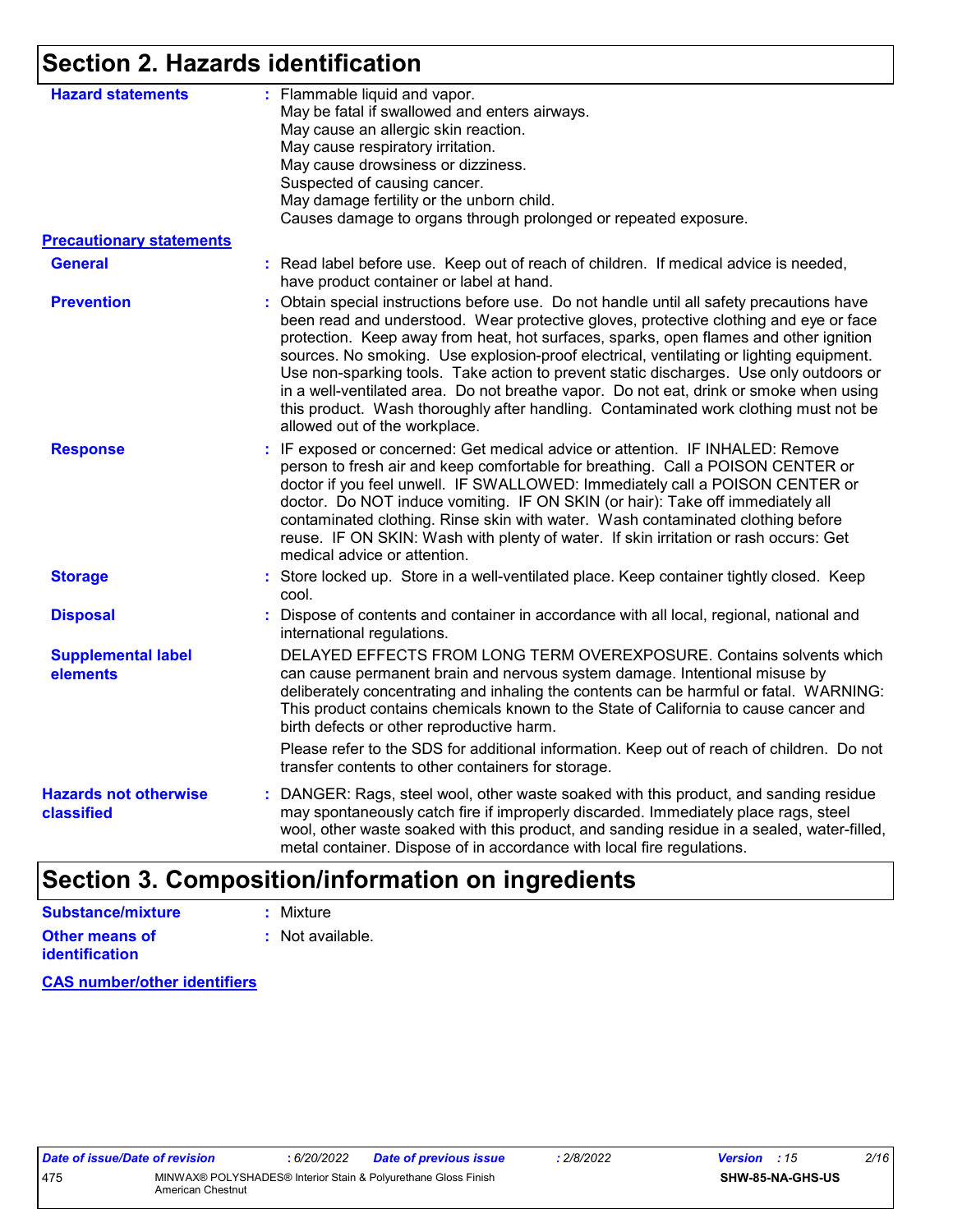### **Section 3. Composition/information on ingredients**

| <b>Ingredient name</b>             | % by weight | <b>CAS number</b> |
|------------------------------------|-------------|-------------------|
| Light Aliphatic Hydrocarbon        | 225 - ≤50   | 64742-47-8        |
| Light Aliphatic Hydrocarbon        | 210 - ≤25   | 64742-47-8        |
| Umber                              | l≤5         | 12713-03-0        |
| <b>Aliphatic Solvent</b>           | l≤5         | 64742-47-8        |
| Med. Aliphatic Hydrocarbon Solvent | ՝≤3         | 64742-88-7        |
| Cobalt 2-Ethylhexanoate            | $\leq$ 1    | 136-52-7          |
| Light Aromatic Hydrocarbons        | ≤0.3        | 64742-95-6        |
| Naphthenic Acid                    | l≤0.3       | 1338-24-5         |
| trimethylbenzene                   | l≤0.3       | 25551-13-7        |

Any concentration shown as a range is to protect confidentiality or is due to batch variation.

**There are no additional ingredients present which, within the current knowledge of the supplier and in the concentrations applicable, are classified and hence require reporting in this section.**

**Occupational exposure limits, if available, are listed in Section 8.**

### **Section 4. First aid measures**

#### **Description of necessary first aid measures**

| <b>Eye contact</b>  | : Immediately flush eyes with plenty of water, occasionally lifting the upper and lower<br>eyelids. Check for and remove any contact lenses. Continue to rinse for at least 10<br>minutes. Get medical attention.                                                                                                                                                                                                                                                                                                                                                                                                                                                                                                                                       |
|---------------------|---------------------------------------------------------------------------------------------------------------------------------------------------------------------------------------------------------------------------------------------------------------------------------------------------------------------------------------------------------------------------------------------------------------------------------------------------------------------------------------------------------------------------------------------------------------------------------------------------------------------------------------------------------------------------------------------------------------------------------------------------------|
| <b>Inhalation</b>   | : Remove victim to fresh air and keep at rest in a position comfortable for breathing. If it<br>is suspected that fumes are still present, the rescuer should wear an appropriate mask<br>or self-contained breathing apparatus. If not breathing, if breathing is irregular or if<br>respiratory arrest occurs, provide artificial respiration or oxygen by trained personnel. It<br>may be dangerous to the person providing aid to give mouth-to-mouth resuscitation.<br>Get medical attention. If necessary, call a poison center or physician. If unconscious,<br>place in recovery position and get medical attention immediately. Maintain an open<br>airway. Loosen tight clothing such as a collar, tie, belt or waistband.                    |
| <b>Skin contact</b> | : Wash with plenty of soap and water. Remove contaminated clothing and shoes. Wash<br>contaminated clothing thoroughly with water before removing it, or wear gloves.<br>Continue to rinse for at least 10 minutes. Get medical attention. In the event of any<br>complaints or symptoms, avoid further exposure. Wash clothing before reuse. Clean<br>shoes thoroughly before reuse.                                                                                                                                                                                                                                                                                                                                                                   |
| <b>Ingestion</b>    | : Get medical attention immediately. Call a poison center or physician. Wash out mouth<br>with water. Remove dentures if any. If material has been swallowed and the exposed<br>person is conscious, give small quantities of water to drink. Stop if the exposed person<br>feels sick as vomiting may be dangerous. Aspiration hazard if swallowed. Can enter<br>lungs and cause damage. Do not induce vomiting. If vomiting occurs, the head should<br>be kept low so that vomit does not enter the lungs. Never give anything by mouth to an<br>unconscious person. If unconscious, place in recovery position and get medical<br>attention immediately. Maintain an open airway. Loosen tight clothing such as a collar,<br>tie, belt or waistband. |

#### **Most important symptoms/effects, acute and delayed**

| <b>Potential acute health effects</b> |                                                                                                                              |
|---------------------------------------|------------------------------------------------------------------------------------------------------------------------------|
| <b>Eye contact</b>                    | : No known significant effects or critical hazards.                                                                          |
| <b>Inhalation</b>                     | : Can cause central nervous system (CNS) depression. May cause drowsiness or<br>dizziness. May cause respiratory irritation. |
| <b>Skin contact</b>                   | : May cause an allergic skin reaction.                                                                                       |
| <b>Ingestion</b>                      | : Can cause central nervous system (CNS) depression. May be fatal if swallowed and<br>enters airways.                        |

#### **Over-exposure signs/symptoms**

| Date of issue/Date of revision |                   | 6/20/2022 | <b>Date of previous issue</b>                                  | 2/8/2022 | <b>Version</b> : 15 |                         | 3/16 |
|--------------------------------|-------------------|-----------|----------------------------------------------------------------|----------|---------------------|-------------------------|------|
| 475                            | American Chestnut |           | MINWAX® POLYSHADES® Interior Stain & Polyurethane Gloss Finish |          |                     | <b>SHW-85-NA-GHS-US</b> |      |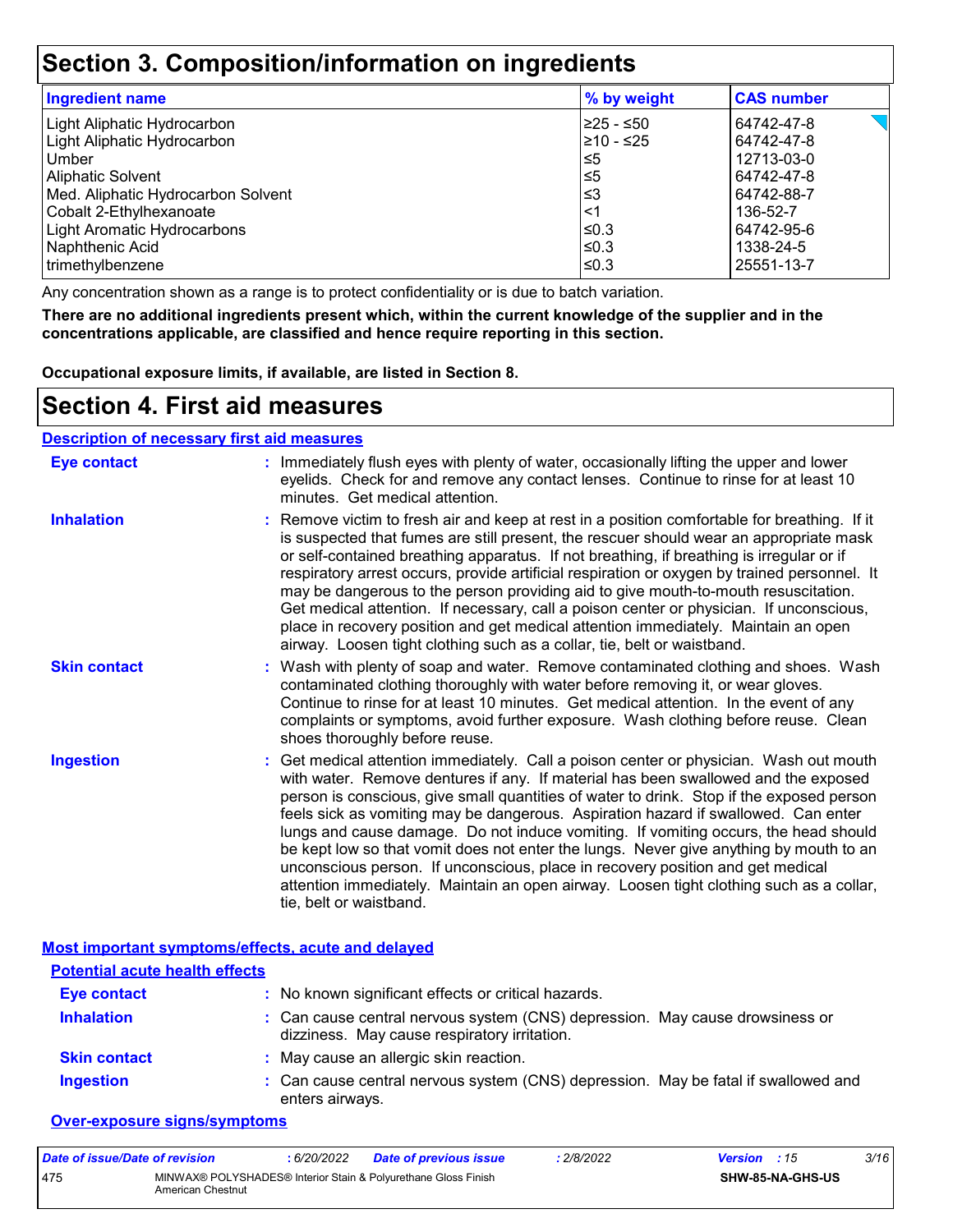## **Section 4. First aid measures**

| <b>Eye contact</b>                | : No specific data.                                                                                                                                                                                                                                                               |
|-----------------------------------|-----------------------------------------------------------------------------------------------------------------------------------------------------------------------------------------------------------------------------------------------------------------------------------|
| <b>Inhalation</b>                 | : Adverse symptoms may include the following:<br>respiratory tract irritation<br>coughing<br>nausea or vomiting<br>headache<br>drowsiness/fatigue<br>dizziness/vertigo<br>unconsciousness<br>reduced fetal weight<br>increase in fetal deaths<br>skeletal malformations           |
| <b>Skin contact</b>               | : Adverse symptoms may include the following:<br>irritation<br>redness<br>reduced fetal weight<br>increase in fetal deaths<br>skeletal malformations                                                                                                                              |
| <b>Ingestion</b>                  | : Adverse symptoms may include the following:<br>nausea or vomiting<br>reduced fetal weight<br>increase in fetal deaths<br>skeletal malformations                                                                                                                                 |
|                                   | Indication of immediate medical attention and special treatment needed, if necessary                                                                                                                                                                                              |
| <b>Notes to physician</b>         | : Treat symptomatically. Contact poison treatment specialist immediately if large<br>quantities have been ingested or inhaled.                                                                                                                                                    |
| <b>Specific treatments</b>        | : No specific treatment.                                                                                                                                                                                                                                                          |
| <b>Protection of first-aiders</b> | : No action shall be taken involving any personal risk or without suitable training. If it is<br>suspected that fumes are still present, the rescuer should wear an appropriate mask or<br>self-contained breathing apparatus. It may be dangerous to the person providing aid to |

before removing it, or wear gloves.

**See toxicological information (Section 11)**

## **Section 5. Fire-fighting measures**

| <b>Extinguishing media</b>                           |                                                                                                                                                                                                                                                                                                                                                                                                                          |
|------------------------------------------------------|--------------------------------------------------------------------------------------------------------------------------------------------------------------------------------------------------------------------------------------------------------------------------------------------------------------------------------------------------------------------------------------------------------------------------|
| <b>Suitable extinguishing</b><br>media               | : Use dry chemical, $CO2$ , water spray (fog) or foam.                                                                                                                                                                                                                                                                                                                                                                   |
| <b>Unsuitable extinguishing</b><br>media             | : Do not use water jet.                                                                                                                                                                                                                                                                                                                                                                                                  |
| <b>Specific hazards arising</b><br>from the chemical | : Flammable liquid and vapor. Runoff to sewer may create fire or explosion hazard. In a<br>fire or if heated, a pressure increase will occur and the container may burst, with the risk<br>of a subsequent explosion. The vapor/gas is heavier than air and will spread along the<br>ground. Vapors may accumulate in low or confined areas or travel a considerable<br>distance to a source of ignition and flash back. |
| <b>Hazardous thermal</b><br>decomposition products   | : Decomposition products may include the following materials:<br>carbon dioxide<br>carbon monoxide                                                                                                                                                                                                                                                                                                                       |

give mouth-to-mouth resuscitation. Wash contaminated clothing thoroughly with water

| Date of issue/Date of revision |                                                                                     | : 6/20/2022 | <b>Date of previous issue</b> | : 2/8/2022 | <b>Version</b> : 15 |                         | 4/16 |
|--------------------------------|-------------------------------------------------------------------------------------|-------------|-------------------------------|------------|---------------------|-------------------------|------|
| 475                            | MINWAX® POLYSHADES® Interior Stain & Polyurethane Gloss Finish<br>American Chestnut |             |                               |            |                     | <b>SHW-85-NA-GHS-US</b> |      |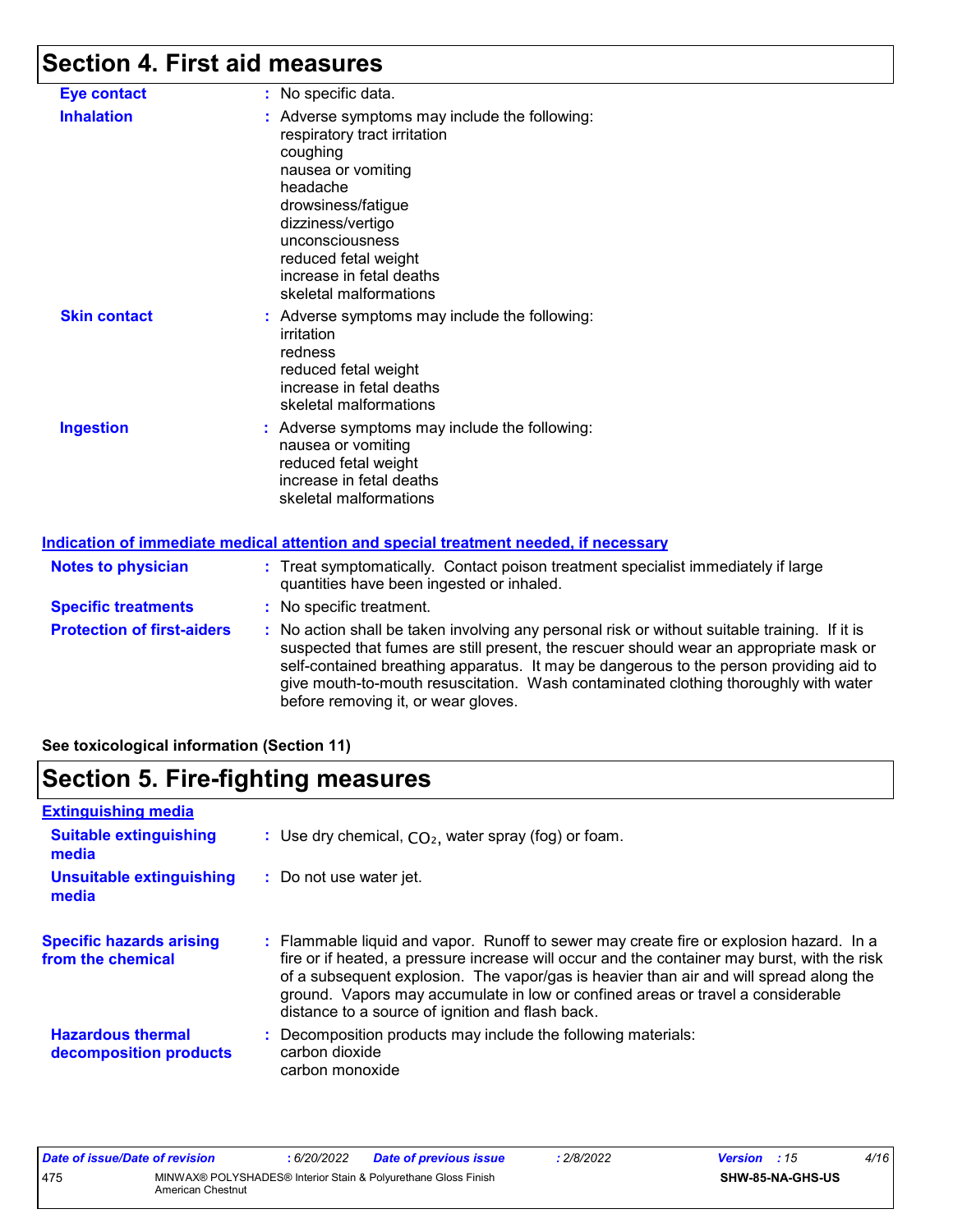## **Section 5. Fire-fighting measures**

| <b>Special protective actions</b><br>for fire-fighters | : Promptly isolate the scene by removing all persons from the vicinity of the incident if<br>there is a fire. No action shall be taken involving any personal risk or without suitable<br>training. Move containers from fire area if this can be done without risk. Use water<br>spray to keep fire-exposed containers cool. |
|--------------------------------------------------------|-------------------------------------------------------------------------------------------------------------------------------------------------------------------------------------------------------------------------------------------------------------------------------------------------------------------------------|
| <b>Special protective</b>                              | : Fire-fighters should wear appropriate protective equipment and self-contained breathing                                                                                                                                                                                                                                     |
| equipment for fire-fighters                            | apparatus (SCBA) with a full face-piece operated in positive pressure mode.                                                                                                                                                                                                                                                   |

### **Section 6. Accidental release measures**

|                                                       | Personal precautions, protective equipment and emergency procedures                                                                                                                                                                                                                                                                                                                                                                                                                                                                                                                                                                                                                                                                                                  |
|-------------------------------------------------------|----------------------------------------------------------------------------------------------------------------------------------------------------------------------------------------------------------------------------------------------------------------------------------------------------------------------------------------------------------------------------------------------------------------------------------------------------------------------------------------------------------------------------------------------------------------------------------------------------------------------------------------------------------------------------------------------------------------------------------------------------------------------|
| For non-emergency<br>personnel                        | : No action shall be taken involving any personal risk or without suitable training.<br>Evacuate surrounding areas. Keep unnecessary and unprotected personnel from<br>entering. Do not touch or walk through spilled material. Shut off all ignition sources.<br>No flares, smoking or flames in hazard area. Avoid breathing vapor or mist. Provide<br>adequate ventilation. Wear appropriate respirator when ventilation is inadequate. Put<br>on appropriate personal protective equipment.                                                                                                                                                                                                                                                                      |
| For emergency responders :                            | If specialized clothing is required to deal with the spillage, take note of any information in<br>Section 8 on suitable and unsuitable materials. See also the information in "For non-<br>emergency personnel".                                                                                                                                                                                                                                                                                                                                                                                                                                                                                                                                                     |
| <b>Environmental precautions</b>                      | : Avoid dispersal of spilled material and runoff and contact with soil, waterways, drains<br>and sewers. Inform the relevant authorities if the product has caused environmental<br>pollution (sewers, waterways, soil or air).                                                                                                                                                                                                                                                                                                                                                                                                                                                                                                                                      |
| Methods and materials for containment and cleaning up |                                                                                                                                                                                                                                                                                                                                                                                                                                                                                                                                                                                                                                                                                                                                                                      |
| <b>Small spill</b>                                    | : Stop leak if without risk. Move containers from spill area. Use spark-proof tools and<br>explosion-proof equipment. Dilute with water and mop up if water-soluble. Alternatively,<br>or if water-insoluble, absorb with an inert dry material and place in an appropriate waste<br>disposal container. Dispose of via a licensed waste disposal contractor.                                                                                                                                                                                                                                                                                                                                                                                                        |
| <b>Large spill</b>                                    | : Stop leak if without risk. Move containers from spill area. Use spark-proof tools and<br>explosion-proof equipment. Approach release from upwind. Prevent entry into sewers,<br>water courses, basements or confined areas. Wash spillages into an effluent treatment<br>plant or proceed as follows. Contain and collect spillage with non-combustible,<br>absorbent material e.g. sand, earth, vermiculite or diatomaceous earth and place in<br>container for disposal according to local regulations (see Section 13). Dispose of via a<br>licensed waste disposal contractor. Contaminated absorbent material may pose the<br>same hazard as the spilled product. Note: see Section 1 for emergency contact<br>information and Section 13 for waste disposal. |

## **Section 7. Handling and storage**

#### **Precautions for safe handling**

| <b>Protective measures</b> | : Put on appropriate personal protective equipment (see Section 8). Persons with a<br>history of skin sensitization problems should not be employed in any process in which<br>this product is used. Avoid exposure - obtain special instructions before use. Avoid<br>exposure during pregnancy. Do not handle until all safety precautions have been read<br>and understood. Do not get in eyes or on skin or clothing. Do not breathe vapor or mist.<br>Do not swallow. Use only with adequate ventilation. Wear appropriate respirator when<br>ventilation is inadequate. Do not enter storage areas and confined spaces unless<br>adequately ventilated. Keep in the original container or an approved alternative made<br>from a compatible material, kept tightly closed when not in use. Store and use away<br>from heat, sparks, open flame or any other ignition source. Use explosion-proof<br>electrical (ventilating, lighting and material handling) equipment. Use only non-sparking<br>tools. Take precautionary measures against electrostatic discharges. Empty containers |
|----------------------------|----------------------------------------------------------------------------------------------------------------------------------------------------------------------------------------------------------------------------------------------------------------------------------------------------------------------------------------------------------------------------------------------------------------------------------------------------------------------------------------------------------------------------------------------------------------------------------------------------------------------------------------------------------------------------------------------------------------------------------------------------------------------------------------------------------------------------------------------------------------------------------------------------------------------------------------------------------------------------------------------------------------------------------------------------------------------------------------------|
|                            | retain product residue and can be hazardous. Do not reuse container.                                                                                                                                                                                                                                                                                                                                                                                                                                                                                                                                                                                                                                                                                                                                                                                                                                                                                                                                                                                                                         |

| Date of issue/Date of revision |                                                                                     | 6/20/2022 | <b>Date of previous issue</b> | 2/8/2022 | <b>Version</b> : 15 |                         | 5/16 |
|--------------------------------|-------------------------------------------------------------------------------------|-----------|-------------------------------|----------|---------------------|-------------------------|------|
| 475                            | MINWAX® POLYSHADES® Interior Stain & Polyurethane Gloss Finish<br>American Chestnut |           |                               |          |                     | <b>SHW-85-NA-GHS-US</b> |      |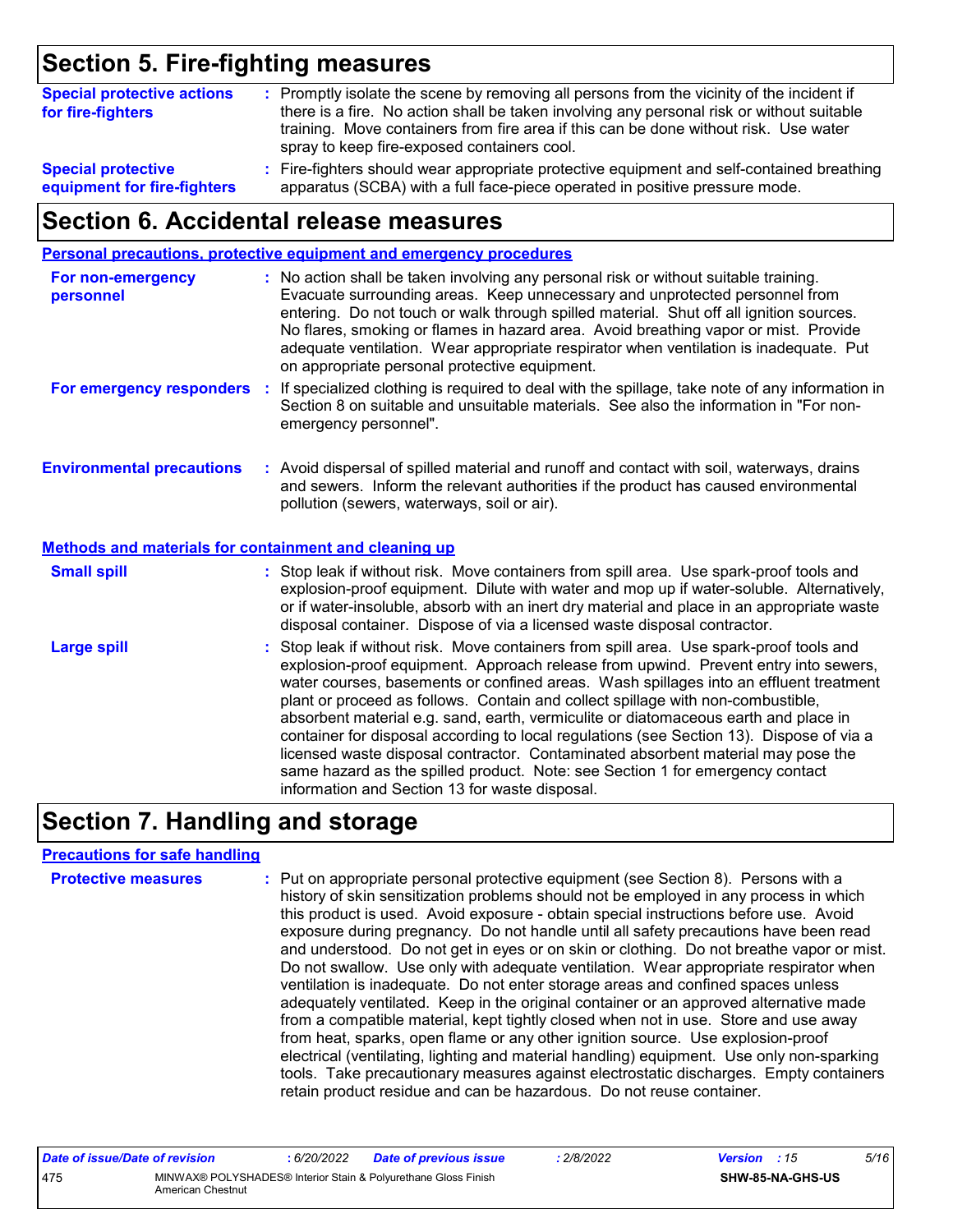## **Section 7. Handling and storage**

| <b>Advice on general</b><br>occupational hygiene                                 | : Eating, drinking and smoking should be prohibited in areas where this material is<br>handled, stored and processed. Workers should wash hands and face before eating,<br>drinking and smoking. Remove contaminated clothing and protective equipment before<br>entering eating areas. See also Section 8 for additional information on hygiene<br>measures.                                                                                                                                                                                                                                                                                                                                                      |
|----------------------------------------------------------------------------------|--------------------------------------------------------------------------------------------------------------------------------------------------------------------------------------------------------------------------------------------------------------------------------------------------------------------------------------------------------------------------------------------------------------------------------------------------------------------------------------------------------------------------------------------------------------------------------------------------------------------------------------------------------------------------------------------------------------------|
| <b>Conditions for safe storage,</b><br>including any<br><b>incompatibilities</b> | : Store in accordance with local regulations. Store in a segregated and approved area.<br>Store in original container protected from direct sunlight in a dry, cool and well-ventilated<br>area, away from incompatible materials (see Section 10) and food and drink. Store<br>locked up. Eliminate all ignition sources. Separate from oxidizing materials. Keep<br>container tightly closed and sealed until ready for use. Containers that have been<br>opened must be carefully resealed and kept upright to prevent leakage. Do not store in<br>unlabeled containers. Use appropriate containment to avoid environmental<br>contamination. See Section 10 for incompatible materials before handling or use. |

## **Section 8. Exposure controls/personal protection**

#### **Control parameters**

#### **Occupational exposure limits (OSHA United States)**

| <b>Ingredient name</b>                                                    | CAS#                                  | <b>Exposure limits</b>                                                                                                                                                                                                                                                                                                                                                                                                                          |
|---------------------------------------------------------------------------|---------------------------------------|-------------------------------------------------------------------------------------------------------------------------------------------------------------------------------------------------------------------------------------------------------------------------------------------------------------------------------------------------------------------------------------------------------------------------------------------------|
| Light Aliphatic Hydrocarbon                                               | 64742-47-8                            | ACGIH TLV (United States, 1/2021).<br>Absorbed through skin.<br>TWA: 200 mg/m <sup>3</sup> , (as total hydrocarbon<br>vapor) 8 hours.                                                                                                                                                                                                                                                                                                           |
| Light Aliphatic Hydrocarbon                                               | 64742-47-8                            | ACGIH TLV (United States, 1/2021).<br>Absorbed through skin.<br>TWA: 200 mg/m <sup>3</sup> , (as total hydrocarbon<br>vapor) 8 hours.                                                                                                                                                                                                                                                                                                           |
| Umber                                                                     | 12713-03-0                            | NIOSH REL (United States, 10/2020).<br>TWA: 1 mg/m <sup>3</sup> , (as Mn) 10 hours. Form:<br>Fume<br>STEL: 3 mg/m <sup>3</sup> , (as Mn) 15 minutes. Form:<br>Fume<br>ACGIH TLV (United States, 1/2021).<br>TWA: 0.1 mg/m <sup>3</sup> , (as Mn) 8 hours. Form:<br>Inhalable fraction<br>TWA: 0.02 mg/m <sup>3</sup> , (as Mn) 8 hours. Form:<br>Respirable fraction<br>OSHA PEL (United States, 5/2018).<br>CEIL: $5 \text{ mg/m}^3$ , (as Mn) |
| <b>Aliphatic Solvent</b>                                                  | 64742-47-8                            | ACGIH TLV (United States, 1/2021).<br>Absorbed through skin.<br>TWA: 200 mg/m <sup>3</sup> , (as total hydrocarbon<br>vapor) 8 hours.                                                                                                                                                                                                                                                                                                           |
| Med. Aliphatic Hydrocarbon Solvent                                        | 64742-88-7                            | OSHA PEL (United States, 5/2018).<br>TWA: 100 ppm 8 hours.<br>TWA: $400 \text{ mg/m}^3$ 8 hours.                                                                                                                                                                                                                                                                                                                                                |
| Cobalt 2-Ethylhexanoate                                                   | 136-52-7                              | ACGIH TLV (United States, 1/2021). Skin<br>sensitizer. Inhalation sensitizer.<br>TWA: $0.02$ mg/m <sup>3</sup> , (as Co) 8 hours.                                                                                                                                                                                                                                                                                                               |
| <b>Light Aromatic Hydrocarbons</b><br>Naphthenic Acid<br>trimethylbenzene | 64742-95-6<br>1338-24-5<br>25551-13-7 | None.<br>None.<br>ACGIH TLV (United States, 1/2021).<br>TWA: 25 ppm 8 hours.<br>TWA: 123 mg/m <sup>3</sup> 8 hours.                                                                                                                                                                                                                                                                                                                             |

| Date of issue/Date of revision |                                                                                     | : 6/20/2022 | <b>Date of previous issue</b> | 2/8/2022 | <b>Version</b> : 15 |                  | 6/16 |
|--------------------------------|-------------------------------------------------------------------------------------|-------------|-------------------------------|----------|---------------------|------------------|------|
| 475                            | MINWAX® POLYSHADES® Interior Stain & Polyurethane Gloss Finish<br>American Chestnut |             |                               |          |                     | SHW-85-NA-GHS-US |      |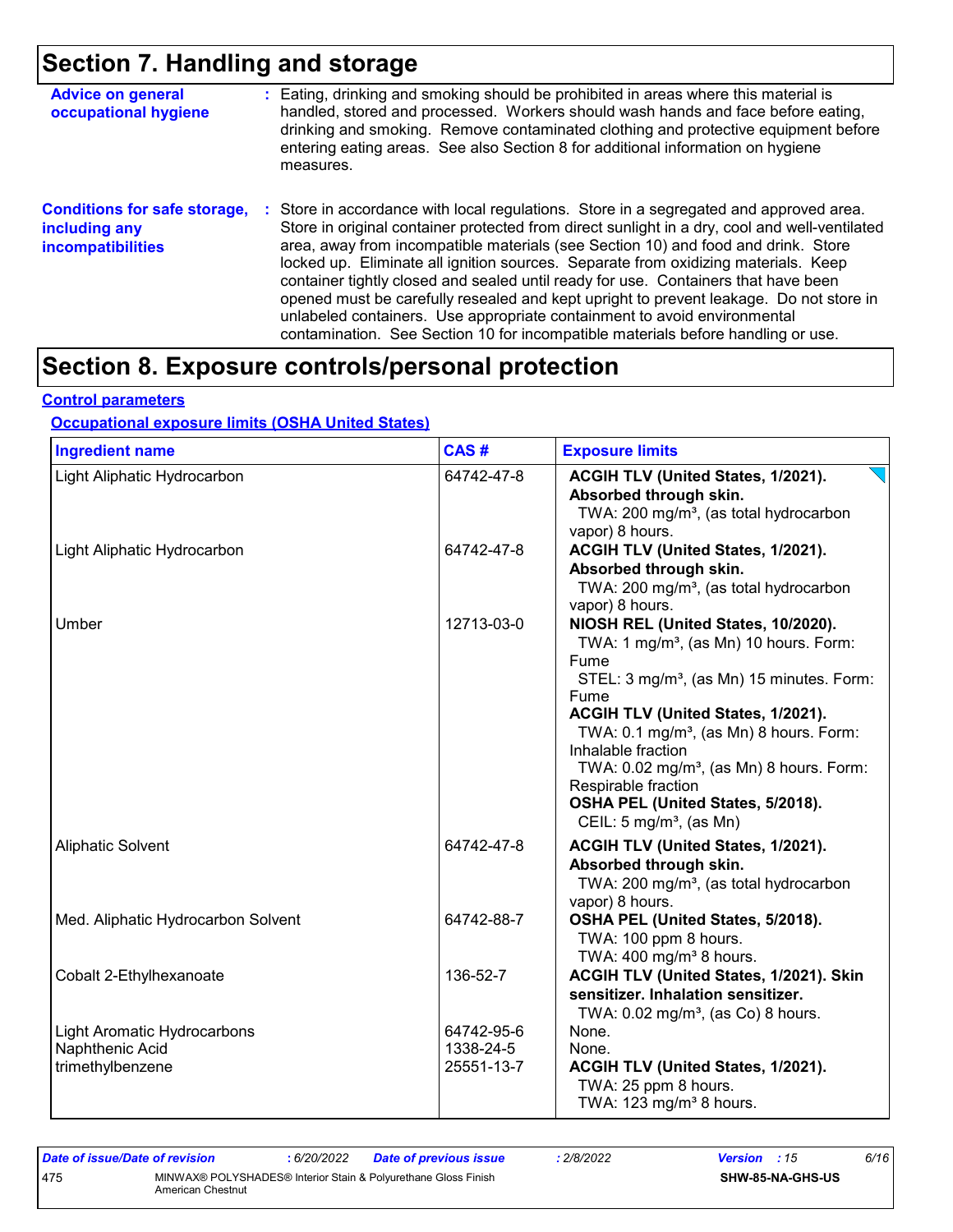## **Section 8. Exposure controls/personal protection**

### **Occupational exposure limits (Canada)**

| <b>Ingredient name</b>                              | CAS#       | <b>Exposure limits</b>                                                                                                                                                                                                                                                                                                                                                                                                                                                                                                                                                                                             |
|-----------------------------------------------------|------------|--------------------------------------------------------------------------------------------------------------------------------------------------------------------------------------------------------------------------------------------------------------------------------------------------------------------------------------------------------------------------------------------------------------------------------------------------------------------------------------------------------------------------------------------------------------------------------------------------------------------|
| Petroleum refining, hydrotreated light distillate   | 64742-47-8 | <b>CA British Columbia Provincial (Canada,</b><br>6/2021). Absorbed through skin.<br>TWA: 200 mg/m <sup>3</sup> , (as total hydrocarbon<br>vapour) 8 hours.<br>CA Alberta Provincial (Canada, 6/2018).<br>Absorbed through skin.<br>8 hrs OEL: 200 mg/m <sup>3</sup> , (as total hydrocarbon<br>vapour) 8 hours.<br>CA Ontario Provincial (Canada, 6/2019).<br>Absorbed through skin.<br>TWA: 200 mg/m <sup>3</sup> , (as total hydrocarbon<br>vapour) 8 hours.                                                                                                                                                    |
| Petroleum refining, hydrotreated light distillate   | 64742-47-8 | <b>CA British Columbia Provincial (Canada,</b><br>6/2021). Absorbed through skin.<br>TWA: 200 mg/m <sup>3</sup> , (as total hydrocarbon<br>vapour) 8 hours.<br>CA Alberta Provincial (Canada, 6/2018).<br>Absorbed through skin.<br>8 hrs OEL: 200 mg/m <sup>3</sup> , (as total hydrocarbon<br>vapour) 8 hours.<br>CA Ontario Provincial (Canada, 6/2019).<br>Absorbed through skin.<br>TWA: 200 mg/m <sup>3</sup> , (as total hydrocarbon<br>vapour) 8 hours.                                                                                                                                                    |
| Petroleum refining, hydrotreated light distillate   | 64742-47-8 | CA British Columbia Provincial (Canada,<br>6/2021). Absorbed through skin.<br>TWA: 200 mg/m <sup>3</sup> , (as total hydrocarbon<br>vapour) 8 hours.<br>CA Alberta Provincial (Canada, 6/2018).<br>Absorbed through skin.<br>8 hrs OEL: 200 mg/m <sup>3</sup> , (as total hydrocarbon<br>vapour) 8 hours.<br>CA Ontario Provincial (Canada, 6/2019).<br>Absorbed through skin.<br>TWA: 200 mg/m <sup>3</sup> , (as total hydrocarbon<br>vapour) 8 hours.                                                                                                                                                           |
| Medium aliphatic solvent naphtha (petroleum) C9-C12 | 64742-88-7 | CA Ontario Provincial (Canada, 6/2019).                                                                                                                                                                                                                                                                                                                                                                                                                                                                                                                                                                            |
| Cobalt 2-Ethylhexanoate                             | 136-52-7   | TWA: 525 mg/m <sup>3</sup> 8 hours.<br><b>CA British Columbia Provincial (Canada,</b><br>6/2021). Skin sensitizer. Inhalation<br>sensitizer.<br>TWA: 0.02 mg/m <sup>3</sup> , (as Co, Total) 8 hours.<br>CA Quebec Provincial (Canada, 6/2021).<br>Skin sensitizer.<br>TWAEV: 0.02 mg/m <sup>3</sup> , (as Co) 8 hours.<br>CA Ontario Provincial (Canada, 6/2019).<br>TWA: $0.02$ mg/m <sup>3</sup> , (as Co) 8 hours.<br><b>CA Saskatchewan Provincial (Canada,</b><br>7/2013).<br>STEL: 0.06 mg/m <sup>3</sup> , (measured as Co) 15<br>minutes.<br>TWA: $0.02$ mg/m <sup>3</sup> , (measured as Co) 8<br>hours. |

| Date of issue/Date of revision |                                                                                     | : 6/20/2022 | <b>Date of previous issue</b> | 2/8/2022 | <b>Version</b> : 15 |                         | 7/16 |
|--------------------------------|-------------------------------------------------------------------------------------|-------------|-------------------------------|----------|---------------------|-------------------------|------|
| 475                            | MINWAX® POLYSHADES® Interior Stain & Polyurethane Gloss Finish<br>American Chestnut |             |                               |          |                     | <b>SHW-85-NA-GHS-US</b> |      |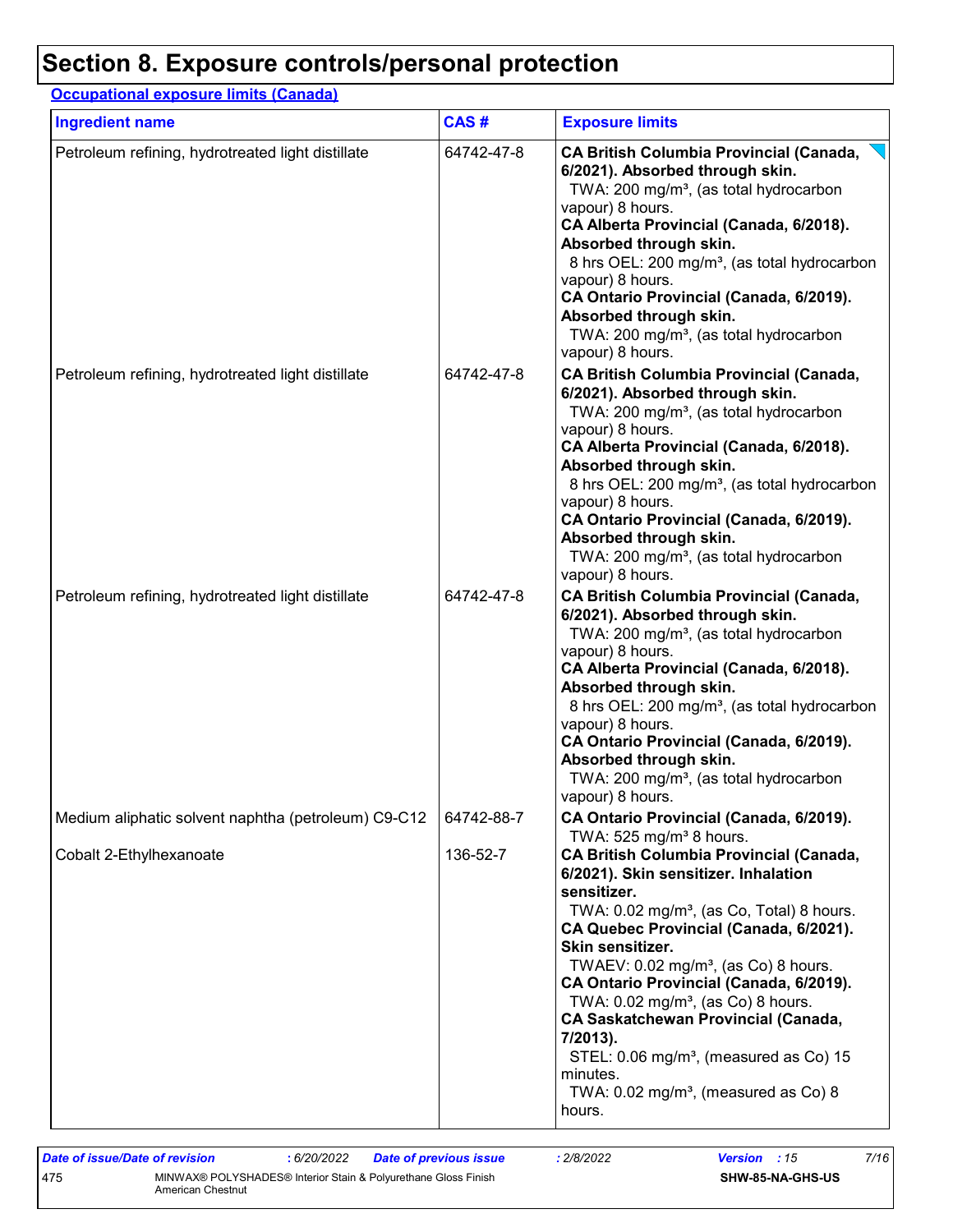## **Section 8. Exposure controls/personal protection**

| <b>Occupational exposure limits (Mexico)</b> |            |                                                                                                                                       |  |  |  |  |  |
|----------------------------------------------|------------|---------------------------------------------------------------------------------------------------------------------------------------|--|--|--|--|--|
|                                              | CAS#       | <b>Exposure limits</b>                                                                                                                |  |  |  |  |  |
| Light Aliphatic Hydrocarbon                  | 64742-47-8 | ACGIH TLV (United States, 1/2021).<br>Absorbed through skin.<br>TWA: 200 mg/m <sup>3</sup> , (as total hydrocarbon<br>vapor) 8 hours. |  |  |  |  |  |
| Light Aliphatic Hydrocarbon                  | 64742-47-8 | ACGIH TLV (United States, 1/2021).<br>Absorbed through skin.<br>TWA: 200 mg/m <sup>3</sup> , (as total hydrocarbon<br>vapor) 8 hours. |  |  |  |  |  |
| <b>Aliphatic Solvent</b>                     | 64742-47-8 | ACGIH TLV (United States, 1/2021).<br>Absorbed through skin.<br>TWA: 200 mg/m <sup>3</sup> , (as total hydrocarbon<br>vapor) 8 hours. |  |  |  |  |  |
| Cobalt 2-Ethylhexanoate                      | 136-52-7   | NOM-010-STPS-2014 (Mexico, 4/2016).<br>TWA: $0.02$ mg/m <sup>3</sup> , (as Co) 8 hours.                                               |  |  |  |  |  |

| <b>Appropriate engineering</b><br>controls       | : Use only with adequate ventilation. Use process enclosures, local exhaust ventilation or<br>other engineering controls to keep worker exposure to airborne contaminants below any<br>recommended or statutory limits. The engineering controls also need to keep gas,<br>vapor or dust concentrations below any lower explosive limits. Use explosion-proof<br>ventilation equipment.                                                                                                                                                                                                                                |
|--------------------------------------------------|------------------------------------------------------------------------------------------------------------------------------------------------------------------------------------------------------------------------------------------------------------------------------------------------------------------------------------------------------------------------------------------------------------------------------------------------------------------------------------------------------------------------------------------------------------------------------------------------------------------------|
| <b>Environmental exposure</b><br><b>controls</b> | : Emissions from ventilation or work process equipment should be checked to ensure<br>they comply with the requirements of environmental protection legislation. In some<br>cases, fume scrubbers, filters or engineering modifications to the process equipment<br>will be necessary to reduce emissions to acceptable levels.                                                                                                                                                                                                                                                                                        |
| <b>Individual protection measures</b>            |                                                                                                                                                                                                                                                                                                                                                                                                                                                                                                                                                                                                                        |
| <b>Hygiene measures</b>                          | : Wash hands, forearms and face thoroughly after handling chemical products, before<br>eating, smoking and using the lavatory and at the end of the working period.<br>Appropriate techniques should be used to remove potentially contaminated clothing.<br>Contaminated work clothing should not be allowed out of the workplace. Wash<br>contaminated clothing before reusing. Ensure that eyewash stations and safety<br>showers are close to the workstation location.                                                                                                                                            |
| <b>Eye/face protection</b>                       | : Safety eyewear complying with an approved standard should be used when a risk<br>assessment indicates this is necessary to avoid exposure to liquid splashes, mists,<br>gases or dusts. If contact is possible, the following protection should be worn, unless<br>the assessment indicates a higher degree of protection: safety glasses with side-<br>shields.                                                                                                                                                                                                                                                     |
| <b>Skin protection</b>                           |                                                                                                                                                                                                                                                                                                                                                                                                                                                                                                                                                                                                                        |
| <b>Hand protection</b>                           | : Chemical-resistant, impervious gloves complying with an approved standard should be<br>worn at all times when handling chemical products if a risk assessment indicates this is<br>necessary. Considering the parameters specified by the glove manufacturer, check<br>during use that the gloves are still retaining their protective properties. It should be<br>noted that the time to breakthrough for any glove material may be different for different<br>glove manufacturers. In the case of mixtures, consisting of several substances, the<br>protection time of the gloves cannot be accurately estimated. |
| <b>Body protection</b>                           | : Personal protective equipment for the body should be selected based on the task being<br>performed and the risks involved and should be approved by a specialist before<br>handling this product. When there is a risk of ignition from static electricity, wear anti-<br>static protective clothing. For the greatest protection from static discharges, clothing<br>should include anti-static overalls, boots and gloves.                                                                                                                                                                                         |
| <b>Other skin protection</b>                     | : Appropriate footwear and any additional skin protection measures should be selected<br>based on the task being performed and the risks involved and should be approved by a<br>specialist before handling this product.                                                                                                                                                                                                                                                                                                                                                                                              |
| <b>Date of issue/Date of revision</b>            | 8/16<br>:6/20/2022<br>: 2/8/2022<br><b>Version</b><br><b>Date of previous issue</b><br>:15                                                                                                                                                                                                                                                                                                                                                                                                                                                                                                                             |

| <u>Date of Issue/Date of revision</u> |                   | 6/20/2022 | Date of previous issue                                         | 2/8/2022 | <b>Version</b> : 15 |                         |
|---------------------------------------|-------------------|-----------|----------------------------------------------------------------|----------|---------------------|-------------------------|
| 475                                   | American Chestnut |           | MINWAX® POLYSHADES® Interior Stain & Polyurethane Gloss Finish |          |                     | <b>SHW-85-NA-GHS-US</b> |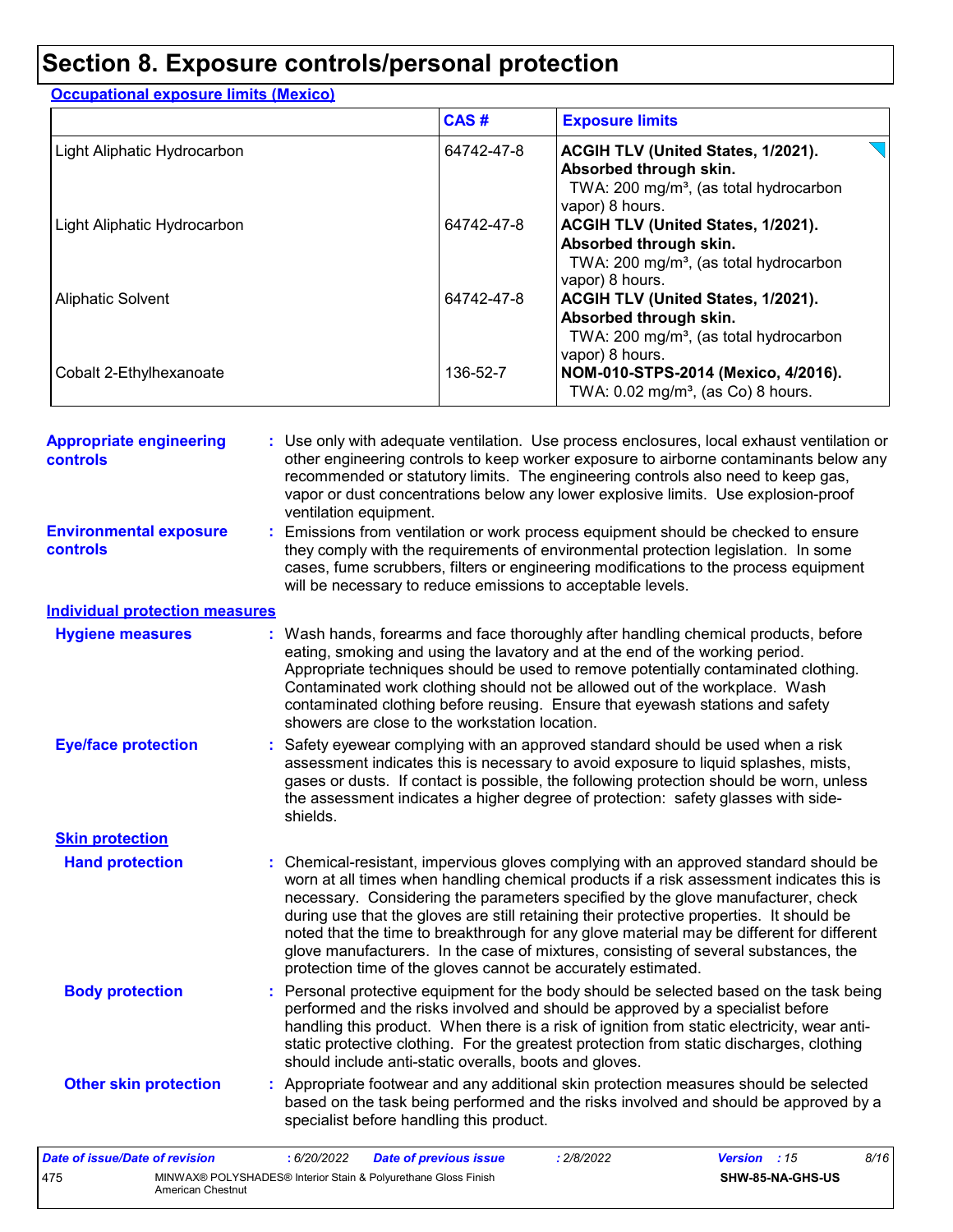### **Section 8. Exposure controls/personal protection**

**Respiratory protection :**

Based on the hazard and potential for exposure, select a respirator that meets the appropriate standard or certification. Respirators must be used according to a respiratory protection program to ensure proper fitting, training, and other important aspects of use.

## **Section 9. Physical and chemical properties**

The conditions of measurement of all properties are at standard temperature and pressure unless otherwise indicated.

| <b>Appearance</b>                                                 |                                                                |
|-------------------------------------------------------------------|----------------------------------------------------------------|
| <b>Physical state</b>                                             | : Liquid.                                                      |
| Color                                                             | Not available.                                                 |
| Odor                                                              | Not available.                                                 |
| <b>Odor threshold</b>                                             | Not available.                                                 |
| рH                                                                | : Not applicable.                                              |
| <b>Melting point/freezing point</b>                               | : Not available.                                               |
| <b>Boiling point, initial boiling</b><br>point, and boiling range | : $148^{\circ}$ C (298.4 $^{\circ}$ F)                         |
| <b>Flash point</b>                                                | : Closed cup: 41°C (105.8°F) [Pensky-Martens Closed Cup]       |
| <b>Evaporation rate</b>                                           | $: 0.13$ (butyl acetate = 1)                                   |
| <b>Flammability</b>                                               | : Not available.                                               |
| Lower and upper explosion<br>limit/flammability limit             | $:$ Lower: $0.7\%$<br>Upper: 8.8%                              |
| <b>Vapor pressure</b>                                             | $: 0.25$ kPa (1.9 mm Hg)                                       |
| <b>Relative vapor density</b>                                     | : $5$ [Air = 1]                                                |
| <b>Relative density</b>                                           | : 0.92                                                         |
| <b>Solubility</b>                                                 | $:$ Not available.                                             |
| <b>Partition coefficient: n-</b><br>octanol/water                 | : Not applicable.                                              |
| <b>Auto-ignition temperature</b>                                  | : Not available.                                               |
| <b>Decomposition temperature</b>                                  | Not available.                                                 |
| <b>Viscosity</b>                                                  | Kinematic (40°C (104°F)): <20.5 mm <sup>2</sup> /s (<20.5 cSt) |
| <b>Molecular weight</b>                                           | Not applicable.                                                |
| <b>Aerosol product</b>                                            |                                                                |
| <b>Heat of combustion</b>                                         | : $20.112$ kJ/g                                                |

## **Section 10. Stability and reactivity**

| <b>Reactivity</b>                            | : No specific test data related to reactivity available for this product or its ingredients.                                                                                                                                               |
|----------------------------------------------|--------------------------------------------------------------------------------------------------------------------------------------------------------------------------------------------------------------------------------------------|
| <b>Chemical stability</b>                    | : The product is stable.                                                                                                                                                                                                                   |
| <b>Possibility of hazardous</b><br>reactions | : Under normal conditions of storage and use, hazardous reactions will not occur.                                                                                                                                                          |
| <b>Conditions to avoid</b>                   | : Avoid all possible sources of ignition (spark or flame). Do not pressurize, cut, weld,<br>braze, solder, drill, grind or expose containers to heat or sources of ignition. Do not<br>allow vapor to accumulate in low or confined areas. |

| Date of issue/Date of revision |                                                                                     | 6/20/2022 | <b>Date of previous issue</b> | 2/8/2022 | <b>Version</b> : 15     |  | 9/16 |
|--------------------------------|-------------------------------------------------------------------------------------|-----------|-------------------------------|----------|-------------------------|--|------|
| 475                            | MINWAX® POLYSHADES® Interior Stain & Polyurethane Gloss Finish<br>American Chestnut |           |                               |          | <b>SHW-85-NA-GHS-US</b> |  |      |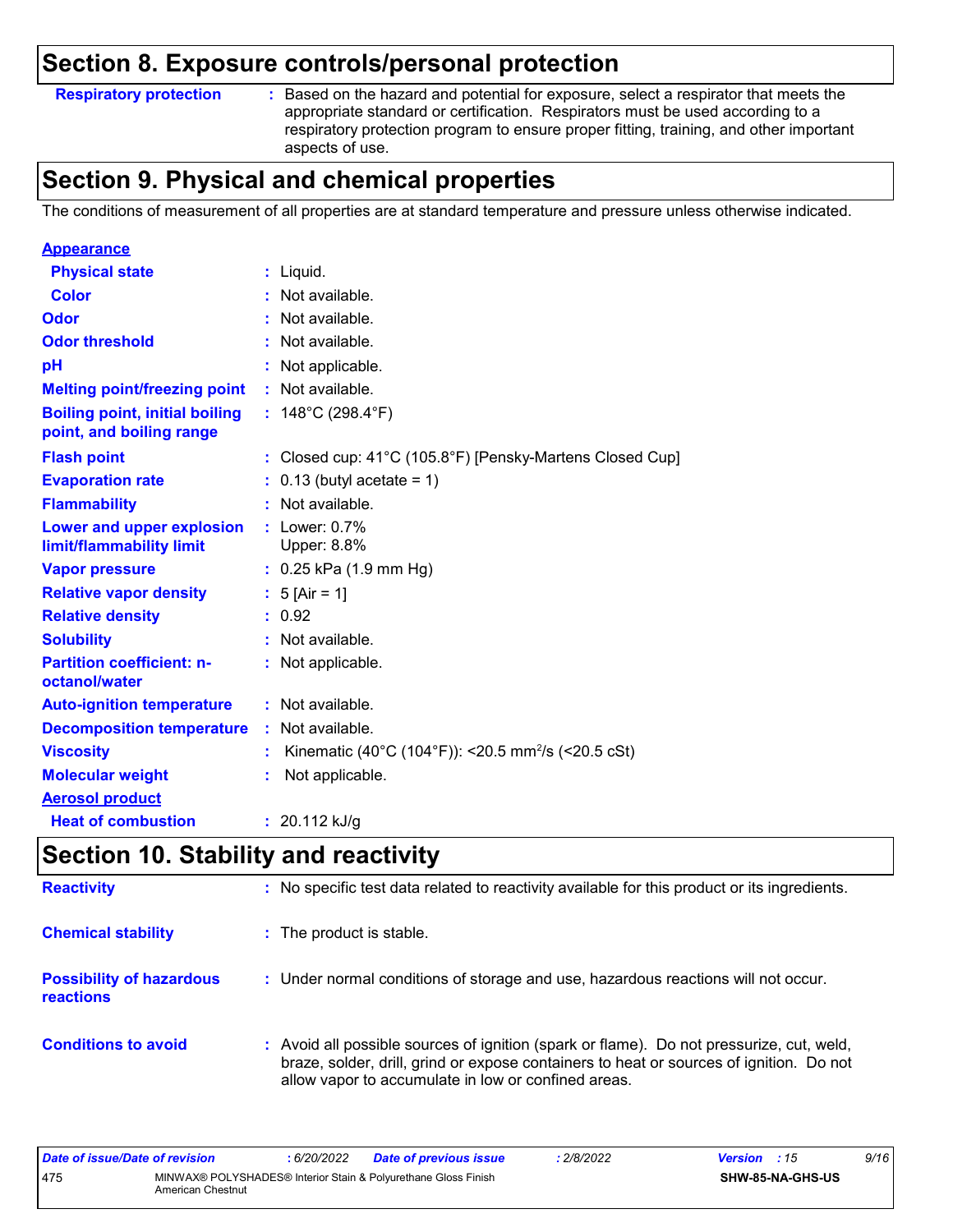### **Section 10. Stability and reactivity**

#### **Incompatible materials :**

: Reactive or incompatible with the following materials: oxidizing materials

**Hazardous decomposition products**

Under normal conditions of storage and use, hazardous decomposition products should **:** not be produced.

### **Section 11. Toxicological information**

#### **Information on toxicological effects**

#### **Acute toxicity**

| <b>Product/ingredient name</b> | <b>Result</b> | <b>Species</b> | <b>Dose</b>  | <b>Exposure</b> |
|--------------------------------|---------------|----------------|--------------|-----------------|
| Cobalt 2-Ethylhexanoate        | LD50 Dermal   | Rabbit         | $>5$ g/kg    |                 |
|                                | LD50 Oral     | Rat            | $1.22$ g/kg  |                 |
| Light Aromatic Hydrocarbons    | ILD50 Oral    | Rat            | $8400$ mg/kg |                 |
| Naphthenic Acid                | LD50 Oral     | Rat            | $3$ g/kg     |                 |
| trimethylbenzene               | LD50 Oral     | Rat            | 8970 mg/kg   |                 |

#### **Irritation/Corrosion**

| <b>Product/ingredient name</b> | <b>Result</b>            | <b>Species</b> | <b>Score</b> | <b>Exposure</b>           | <b>Observation</b> |
|--------------------------------|--------------------------|----------------|--------------|---------------------------|--------------------|
| Light Aromatic Hydrocarbons    | Eyes - Mild irritant     | Rabbit         |              | 124 hours 100<br>uL       |                    |
| trimethylbenzene               | Eyes - Mild irritant     | Rabbit         |              | l 24 hours 500<br>mq      |                    |
|                                | Skin - Moderate irritant | Rabbit         |              | <b>24 hours 500</b><br>mg |                    |

#### **Sensitization**

Not available.

#### **Mutagenicity**

Not available.

#### **Carcinogenicity**

Not available.

#### **Classification**

| <b>Product/ingredient name</b> | <b>OSHA</b> |    |                                                  |
|--------------------------------|-------------|----|--------------------------------------------------|
| Cobalt 2-Ethylhexanoate        |             | 2B | Reasonably anticipated to be a human carcinogen. |

#### **Reproductive toxicity**

Not available.

#### **Teratogenicity**

Not available.

#### **Specific target organ toxicity (single exposure)**

| <b>Name</b>                    | <b>Category</b>                                                | <b>Route of</b><br>exposure | <b>Target organs</b>                   |
|--------------------------------|----------------------------------------------------------------|-----------------------------|----------------------------------------|
| Light Aliphatic Hydrocarbon    | Category 3                                                     |                             | <b>Respiratory tract</b><br>irritation |
|                                | Category 3                                                     |                             | l Narcotic effects                     |
| Light Aliphatic Hydrocarbon    | Category 3                                                     |                             | <b>Respiratory tract</b><br>irritation |
|                                | Category 3                                                     |                             | l Narcotic effects                     |
| <b>Aliphatic Solvent</b>       | Category 3                                                     |                             | Respiratory tract<br>irritation        |
| Date of issue/Date of revision | <b>Date of previous issue</b><br>:6/20/2022                    | : 2/8/2022                  | 10/16<br>Version : 15                  |
| 475<br>American Chestnut       | MINWAX® POLYSHADES® Interior Stain & Polyurethane Gloss Finish |                             | SHW-85-NA-GHS-US                       |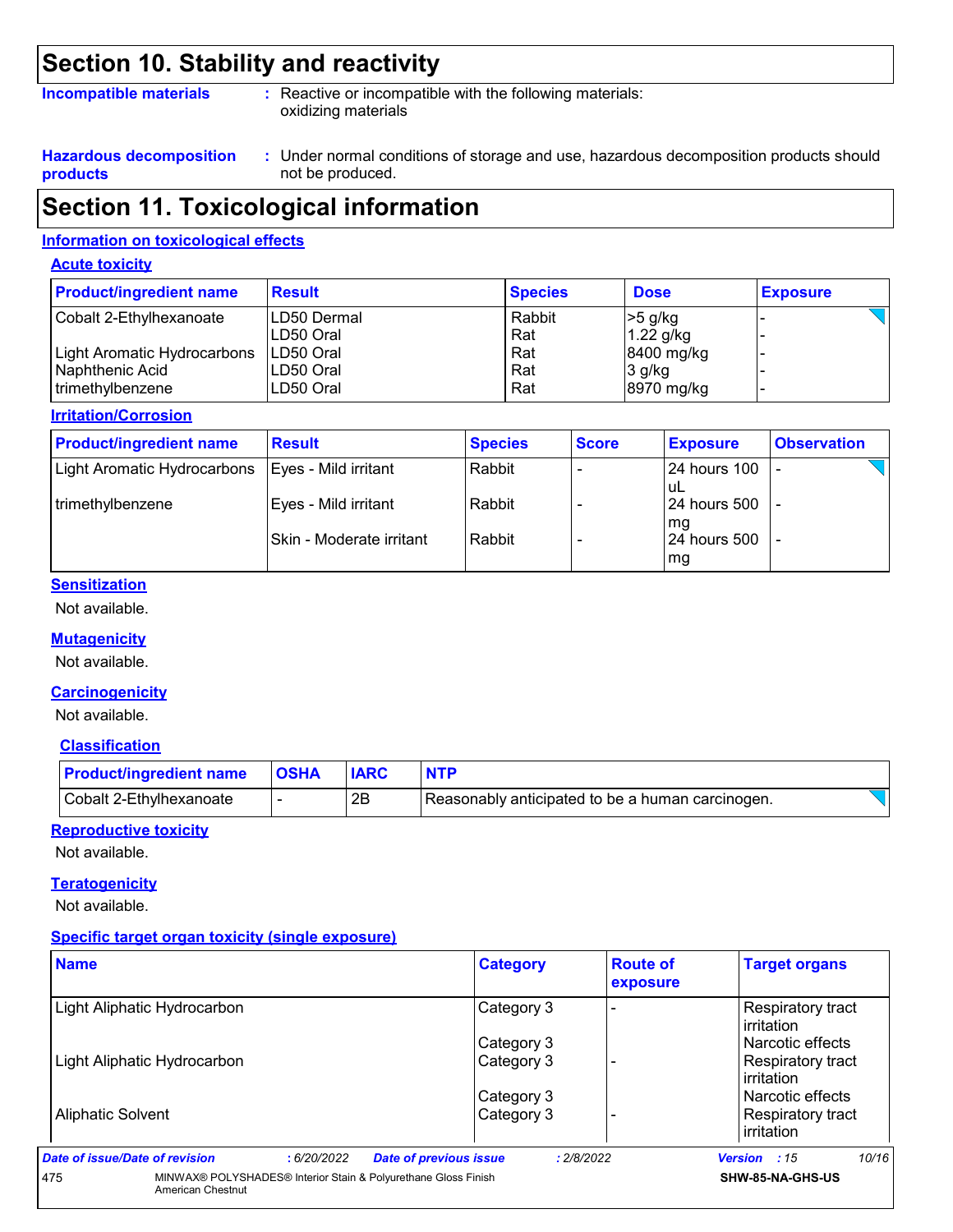## **Section 11. Toxicological information**

|                                    | Category 3 | Narcotic effects                |
|------------------------------------|------------|---------------------------------|
| Med. Aliphatic Hydrocarbon Solvent | Category 3 | Respiratory tract               |
|                                    |            | <b>lirritation</b>              |
|                                    | Category 3 | Narcotic effects                |
| Light Aromatic Hydrocarbons        | Category 3 | Respiratory tract<br>irritation |
|                                    | Category 3 | Narcotic effects                |

#### **Specific target organ toxicity (repeated exposure)**

| <b>Name</b>                        | <b>Category</b> | <b>Route of</b><br>exposure | <b>Target organs</b>     |
|------------------------------------|-----------------|-----------------------------|--------------------------|
| Light Aliphatic Hydrocarbon        | Category 2      |                             |                          |
| Light Aliphatic Hydrocarbon        | Category 2      |                             | -                        |
| <b>Aliphatic Solvent</b>           | Category 2      |                             | -                        |
| Med. Aliphatic Hydrocarbon Solvent | Category 1      |                             |                          |
| Light Aromatic Hydrocarbons        | Category 2      |                             | $\overline{\phantom{0}}$ |

#### **Aspiration hazard**

| <b>Name</b>                        | <b>Result</b>                         |
|------------------------------------|---------------------------------------|
| Light Aliphatic Hydrocarbon        | <b>ASPIRATION HAZARD - Category 1</b> |
| Light Aliphatic Hydrocarbon        | <b>ASPIRATION HAZARD - Category 1</b> |
| <b>Aliphatic Solvent</b>           | <b>ASPIRATION HAZARD - Category 1</b> |
| Med. Aliphatic Hydrocarbon Solvent | <b>ASPIRATION HAZARD - Category 1</b> |
| Light Aromatic Hydrocarbons        | <b>ASPIRATION HAZARD - Category 1</b> |
| trimethylbenzene                   | <b>ASPIRATION HAZARD - Category 1</b> |

#### **Information on the likely routes of exposure :** Not available.

| <b>Potential acute health effects</b> |                                                                                                                              |
|---------------------------------------|------------------------------------------------------------------------------------------------------------------------------|
| Eye contact                           | : No known significant effects or critical hazards.                                                                          |
| <b>Inhalation</b>                     | : Can cause central nervous system (CNS) depression. May cause drowsiness or<br>dizziness. May cause respiratory irritation. |
| <b>Skin contact</b>                   | : May cause an allergic skin reaction.                                                                                       |
| Ingestion                             | : Can cause central nervous system (CNS) depression. May be fatal if swallowed and<br>enters airways.                        |
|                                       |                                                                                                                              |

|                    | <b>Symptoms related to the physical, chemical and toxicological characteristics</b>                                                                                                                                                                                     |
|--------------------|-------------------------------------------------------------------------------------------------------------------------------------------------------------------------------------------------------------------------------------------------------------------------|
| <b>Eye contact</b> | : No specific data.                                                                                                                                                                                                                                                     |
| <b>Inhalation</b>  | : Adverse symptoms may include the following:<br>respiratory tract irritation<br>coughing<br>nausea or vomiting<br>headache<br>drowsiness/fatigue<br>dizziness/vertigo<br>unconsciousness<br>reduced fetal weight<br>increase in fetal deaths<br>skeletal malformations |
|                    |                                                                                                                                                                                                                                                                         |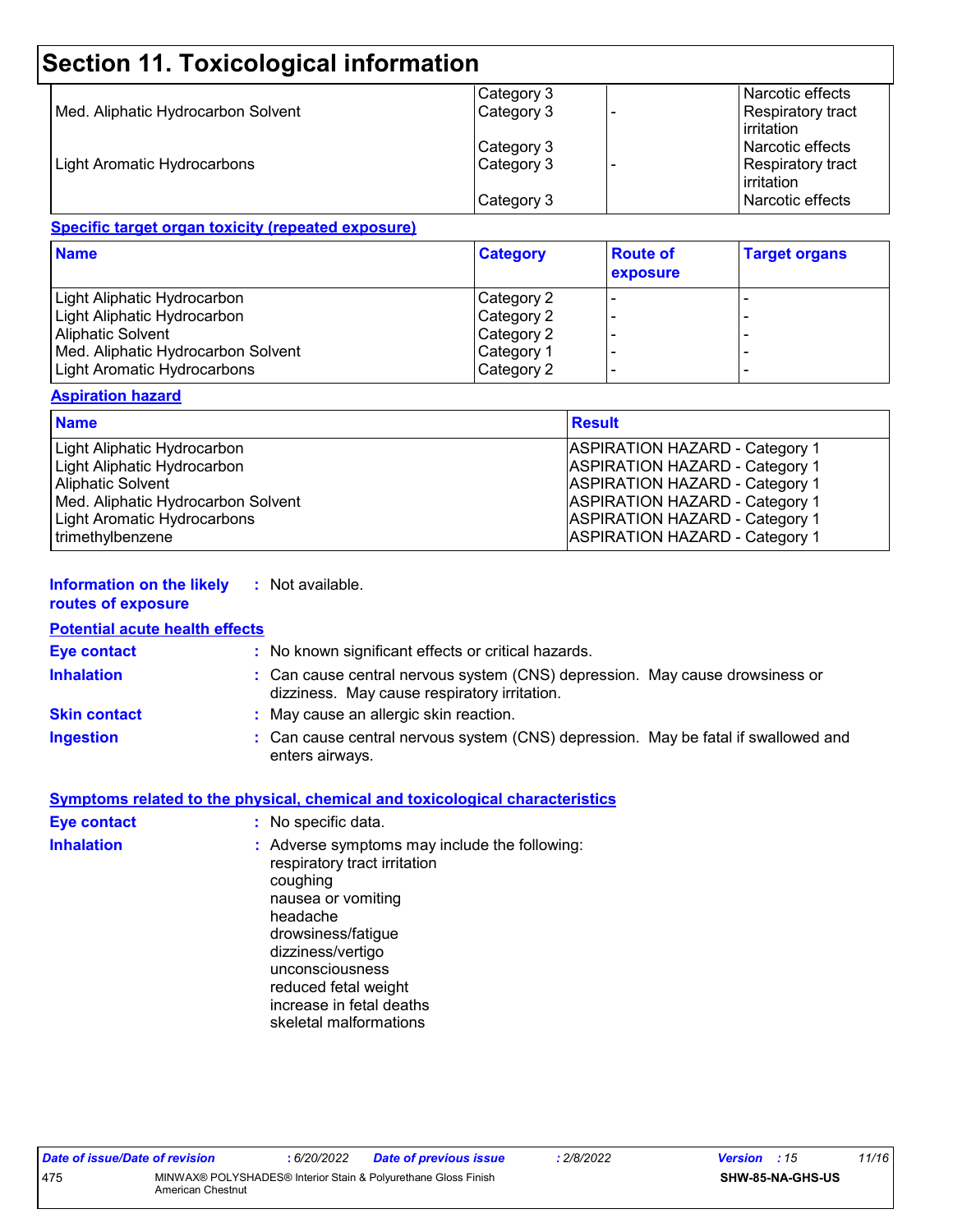## **Section 11. Toxicological information**

| <b>Skin contact</b> | : Adverse symptoms may include the following:<br>irritation<br>redness<br>reduced fetal weight<br>increase in fetal deaths<br>skeletal malformations |
|---------------------|------------------------------------------------------------------------------------------------------------------------------------------------------|
| <b>Ingestion</b>    | : Adverse symptoms may include the following:<br>nausea or vomiting<br>reduced fetal weight<br>increase in fetal deaths<br>skeletal malformations    |

|                                                   | Delayed and immediate effects and also chronic effects from short and long term exposure                                                                               |
|---------------------------------------------------|------------------------------------------------------------------------------------------------------------------------------------------------------------------------|
| <b>Short term exposure</b>                        |                                                                                                                                                                        |
| <b>Potential immediate</b><br><b>effects</b>      | : Not available.                                                                                                                                                       |
| <b>Potential delayed effects</b>                  | : Not available.                                                                                                                                                       |
| <b>Long term exposure</b>                         |                                                                                                                                                                        |
| <b>Potential immediate</b><br><b>effects</b>      | : Not available.                                                                                                                                                       |
| <b>Potential delayed effects : Not available.</b> |                                                                                                                                                                        |
| <b>Potential chronic health effects</b>           |                                                                                                                                                                        |
| Not available.                                    |                                                                                                                                                                        |
| <b>General</b>                                    | Causes damage to organs through prolonged or repeated exposure. Once sensitized, a<br>severe allergic reaction may occur when subsequently exposed to very low levels. |
| <b>Carcinogenicity</b>                            | : Suspected of causing cancer. Risk of cancer depends on duration and level of<br>exposure.                                                                            |
| <b>Mutagenicity</b>                               | : No known significant effects or critical hazards.                                                                                                                    |
| <b>Teratogenicity</b>                             | : No known significant effects or critical hazards.                                                                                                                    |
| <b>Developmental effects</b>                      | : No known significant effects or critical hazards.                                                                                                                    |
| <b>Fertility effects</b>                          | : May damage fertility.                                                                                                                                                |

#### **Numerical measures of toxicity** Not available. **Acute toxicity estimates**

## **Section 12. Ecological information**

#### **Toxicity**

| <b>Product/ingredient name</b> | <b>Result</b>                     | <b>Species</b>                      | <b>Exposure</b> |
|--------------------------------|-----------------------------------|-------------------------------------|-----------------|
| Light Aliphatic Hydrocarbon    | Acute LC50 2200 µg/l Fresh water  | Fish - Lepomis macrochirus          | 4 days          |
| Light Aliphatic Hydrocarbon    | Acute LC50 2200 µg/l Fresh water  | Fish - Lepomis macrochirus          | 4 days          |
| Aliphatic Solvent              | Acute LC50 2200 µg/l Fresh water  | Fish - Lepomis macrochirus          | 4 days          |
| Naphthenic Acid                | Acute EC50 26000 µg/l Fresh water | Algae - Navicula seminulum          | 96 hours        |
|                                | Acute LC50 5600 µg/l Fresh water  | Fish - Lepomis macrochirus          | 96 hours        |
| trimethylbenzene               | Acute LC50 5600 µg/l Marine water | Crustaceans - Palaemonetes<br>pugio | 48 hours        |

| Date of issue/Date of revision |                   | 6/20/2022 | <b>Date of previous issue</b>                                  | 2/8/2022 | <b>Version</b> : 15 |                         | 12/16 |
|--------------------------------|-------------------|-----------|----------------------------------------------------------------|----------|---------------------|-------------------------|-------|
| 475                            | American Chestnut |           | MINWAX® POLYSHADES® Interior Stain & Polyurethane Gloss Finish |          |                     | <b>SHW-85-NA-GHS-US</b> |       |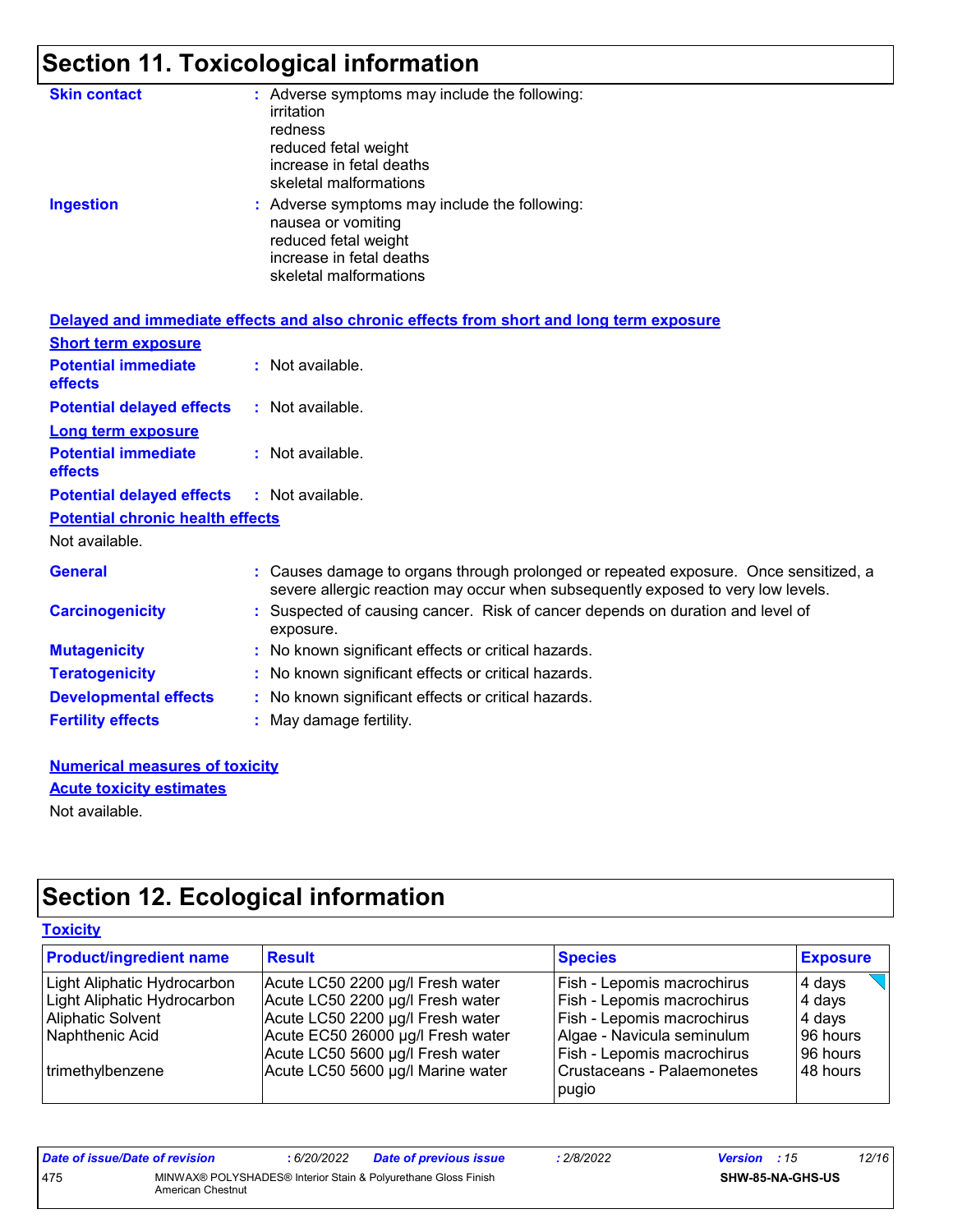## **Section 12. Ecological information**

#### **Persistence and degradability**

| <b>Product/ingredient name</b> | <b>Aquatic half-life</b> | <b>Photolysis</b> | Biodegradability |  |
|--------------------------------|--------------------------|-------------------|------------------|--|
| Light Aromatic Hydrocarbons    |                          |                   | Readily          |  |

#### **Bioaccumulative potential**

| <b>Product/ingredient name</b> | $LoaPow$ | <b>BCF</b> | <b>Potential</b> |
|--------------------------------|----------|------------|------------------|
| Cobalt 2-Ethylhexanoate        |          | 15600      | high             |
| Light Aromatic Hydrocarbons    |          | 10 to 2500 | high             |

#### **Mobility in soil**

| <b>Soil/water partition</b> | : Not available. |
|-----------------------------|------------------|
| <b>coefficient (Koc)</b>    |                  |

### **Section 13. Disposal considerations**

The generation of waste should be avoided or minimized wherever possible. Disposal of this product, solutions and any by-products should at all times comply with the requirements of environmental protection and waste disposal legislation and any regional local authority requirements. Dispose of surplus and non-recyclable products via a licensed waste disposal contractor. Waste should not be disposed of untreated to the sewer unless fully compliant with the requirements of all authorities with jurisdiction. Waste packaging should be recycled. Incineration or landfill should only be considered when recycling is not feasible. This material and its container must be disposed of in a safe way. Care should be taken when handling emptied containers that have not been cleaned or rinsed out. Empty containers or liners may retain some product residues. Vapor from product residues may create a highly flammable or explosive atmosphere inside the container. Do not cut, weld or grind used containers unless they have been cleaned thoroughly internally. Avoid dispersal of spilled material and runoff and contact with soil, waterways, drains and sewers. **Disposal methods :**

### **Section 14. Transport information**

|                                        | <b>DOT</b><br><b>Classification</b>                                                        | <b>TDG</b><br><b>Classification</b> | <b>Mexico</b><br><b>Classification</b> | <b>IATA</b>    | <b>IMDG</b>           |
|----------------------------------------|--------------------------------------------------------------------------------------------|-------------------------------------|----------------------------------------|----------------|-----------------------|
| <b>UN number</b>                       | <b>UN1263</b>                                                                              | <b>UN1263</b>                       | <b>UN1263</b>                          | <b>UN1263</b>  | <b>UN1263</b>         |
| <b>UN proper</b><br>shipping name      | <b>PAINT</b>                                                                               | <b>PAINT</b>                        | <b>PAINT</b>                           | <b>PAINT</b>   | <b>PAINT</b>          |
| <b>Transport</b>                       | $\mathbf{3}$                                                                               | 3                                   | 3                                      | 3              | 3                     |
| hazard class(es)                       |                                                                                            |                                     |                                        |                |                       |
| <b>Packing group</b>                   | $\mathbf{III}$                                                                             | $\mathbf{III}$                      | III                                    | $\mathsf{III}$ | $\mathbf{III}$        |
| <b>Environmental</b><br><b>hazards</b> | No.                                                                                        | No.                                 | No.                                    | No.            | No.                   |
|                                        |                                                                                            |                                     |                                        |                |                       |
| <b>Date of issue/Date of revision</b>  | : 6/20/2022                                                                                | <b>Date of previous issue</b>       | : 2/8/2022                             |                | 13/16<br>Version : 15 |
| 475                                    | MINWAX® POLYSHADES® Interior Stain & Polyurethane Gloss Finish<br><b>American Chestnut</b> |                                     |                                        |                | SHW-85-NA-GHS-US      |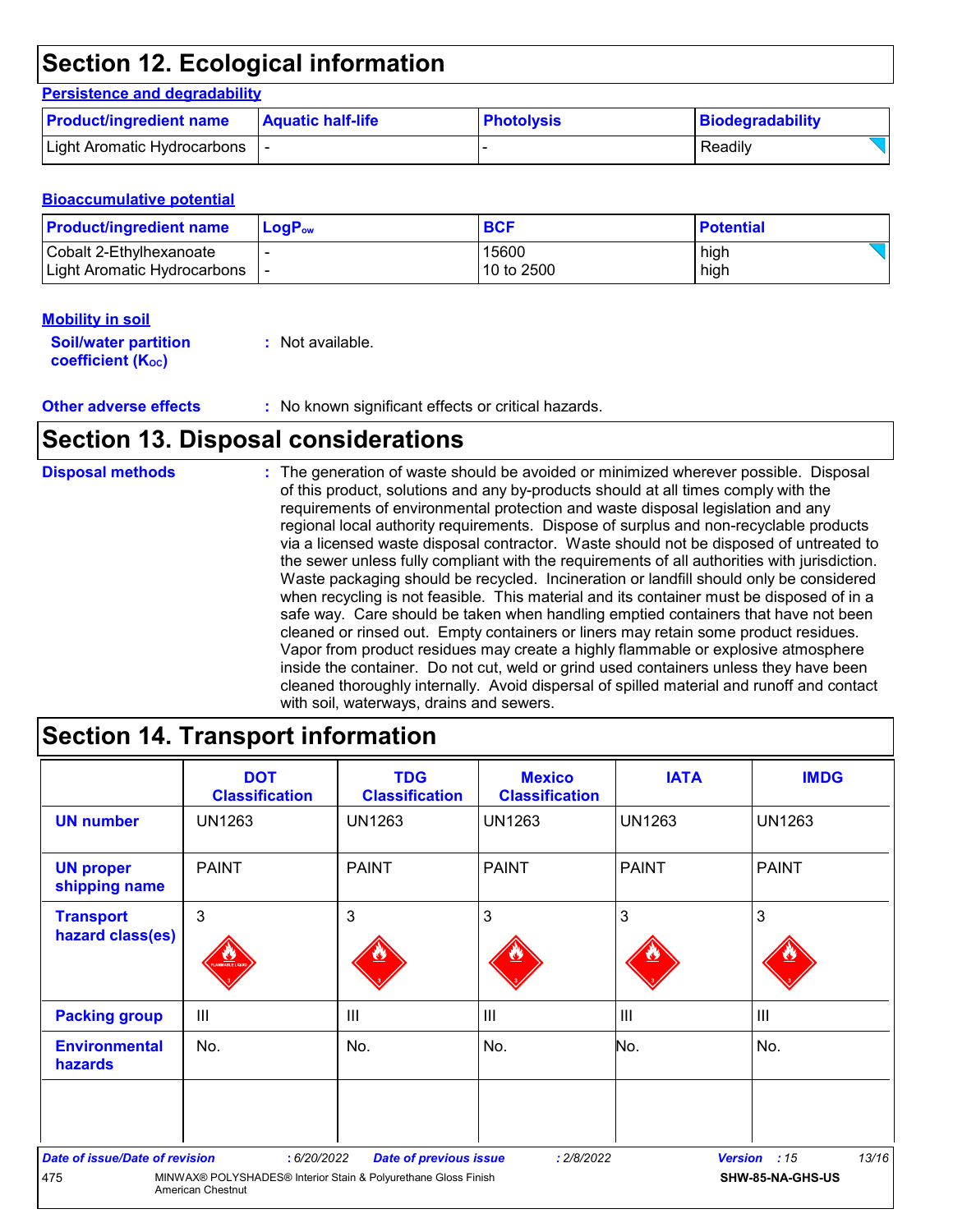| <b>Section 14. Transport information</b>                                                                                                                                                                                                                                                                                                                                                                                                                                                                                                                                                                                                                                                                                     |                                                                                                                                                                                                                                                                   |                                                                                                                                                     |         |  |                                            |
|------------------------------------------------------------------------------------------------------------------------------------------------------------------------------------------------------------------------------------------------------------------------------------------------------------------------------------------------------------------------------------------------------------------------------------------------------------------------------------------------------------------------------------------------------------------------------------------------------------------------------------------------------------------------------------------------------------------------------|-------------------------------------------------------------------------------------------------------------------------------------------------------------------------------------------------------------------------------------------------------------------|-----------------------------------------------------------------------------------------------------------------------------------------------------|---------|--|--------------------------------------------|
| <b>Additional</b><br><b>information</b>                                                                                                                                                                                                                                                                                                                                                                                                                                                                                                                                                                                                                                                                                      | This product may<br>be re-classified as<br>"Combustible<br>Liquid," unless<br>transported by<br>vessel or aircraft.<br>Non-bulk<br>packages (less<br>than or equal to<br>119 gal) of<br>combustible<br>liquids are not<br>regulated as<br>hazardous<br>materials. | Product classified<br>as per the<br>following sections<br>of the<br>Transportation of<br>Dangerous Goods<br>Regulations:<br>2.18-2.19 (Class<br>3). |         |  | <b>Emergency</b><br>schedules F-E, S-<br>E |
|                                                                                                                                                                                                                                                                                                                                                                                                                                                                                                                                                                                                                                                                                                                              | <b>ERG No.</b>                                                                                                                                                                                                                                                    | <b>ERG No.</b>                                                                                                                                      | ERG No. |  |                                            |
|                                                                                                                                                                                                                                                                                                                                                                                                                                                                                                                                                                                                                                                                                                                              | 128                                                                                                                                                                                                                                                               | 128                                                                                                                                                 | 128     |  |                                            |
| <b>Special precautions for user :</b><br>Multi-modal shipping descriptions are provided for informational purposes and do not<br>consider container sizes. The presence of a shipping description for a particular<br>mode of transport (sea, air, etc.), does not indicate that the product is packaged<br>suitably for that mode of transport. All packaging must be reviewed for suitability<br>prior to shipment, and compliance with the applicable regulations is the sole<br>responsibility of the person offering the product for transport. People loading and<br>unloading dangerous goods must be trained on all of the risks deriving from the<br>substances and on all actions in case of emergency situations. |                                                                                                                                                                                                                                                                   |                                                                                                                                                     |         |  |                                            |
| <b>Transport in bulk according</b><br>to IMO instruments                                                                                                                                                                                                                                                                                                                                                                                                                                                                                                                                                                                                                                                                     | Not available.                                                                                                                                                                                                                                                    |                                                                                                                                                     |         |  |                                            |

**Proper shipping name :**

: Not available.

## **Section 15. Regulatory information**

#### **SARA 313**

SARA 313 (40 CFR 372.45) supplier notification can be found on the Environmental Data Sheet.

#### **California Prop. 65**

WARNING: This product contains chemicals known to the State of California to cause cancer and birth defects or other reproductive harm.

#### **International regulations**

| <b>International lists</b> |  |
|----------------------------|--|
|----------------------------|--|

**Australia inventory (AIIC)**: Not determined. **International lists : China inventory (IECSC)**: Not determined. **Japan inventory (CSCL)**: Not determined. **Japan inventory (ISHL)**: Not determined. **Korea inventory (KECI)**: Not determined. **New Zealand Inventory of Chemicals (NZIoC)**: Not determined. **Philippines inventory (PICCS)**: Not determined. **Taiwan Chemical Substances Inventory (TCSI)**: Not determined. **Thailand inventory**: Not determined. **Turkey inventory**: Not determined. **Vietnam inventory**: Not determined.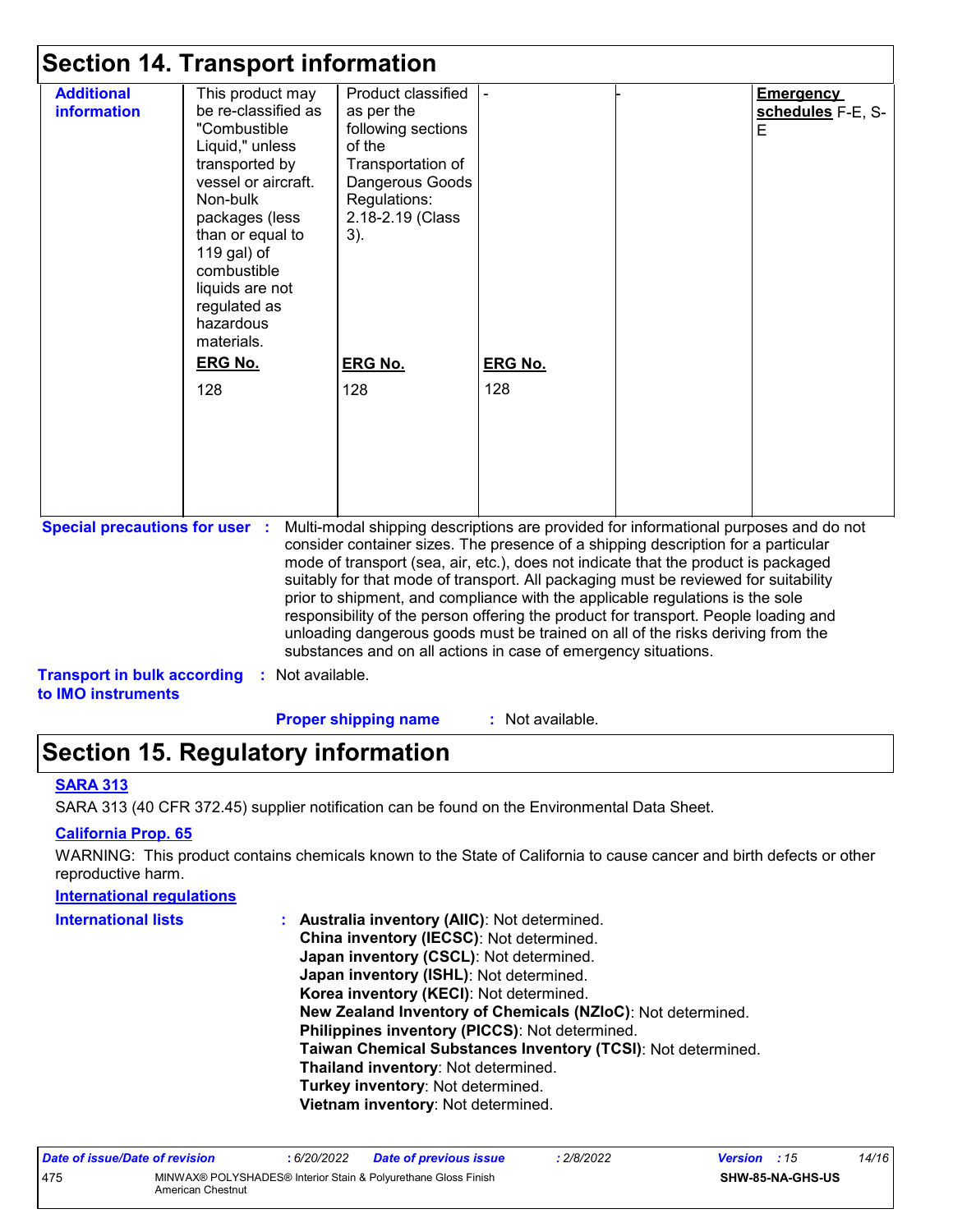### **Section 16. Other information**

**Hazardous Material Information System (U.S.A.)**



**The customer is responsible for determining the PPE code for this material. For more information on HMIS® Personal Protective Equipment (PPE) codes, consult the HMIS® Implementation Manual.**

**Caution: HMIS® ratings are based on a 0-4 rating scale, with 0 representing minimal hazards or risks, and 4 representing significant hazards or risks. Although HMIS® ratings and the associated label are not required on SDSs or products leaving a facility under 29 CFR 1910.1200, the preparer may choose to provide them. HMIS® ratings are to be used with a fully implemented HMIS® program. HMIS® is a registered trademark and service mark of the American Coatings Association, Inc.**

**Procedure used to derive the classification**

| <b>Classification</b>                                                                                    | <b>Justification</b>                        |
|----------------------------------------------------------------------------------------------------------|---------------------------------------------|
| <b>FLAMMABLE LIQUIDS - Category 3</b>                                                                    | On basis of test data                       |
| <b>SKIN SENSITIZATION - Category 1</b>                                                                   | Calculation method                          |
| <b>CARCINOGENICITY - Category 2</b>                                                                      | Calculation method                          |
| TOXIC TO REPRODUCTION - Category 1B                                                                      | Calculation method                          |
| SPECIFIC TARGET ORGAN TOXICITY (SINGLE EXPOSURE) (Respiratory tract<br>irritation) - Category 3          | Calculation method                          |
| SPECIFIC TARGET ORGAN TOXICITY (SINGLE EXPOSURE) (Narcotic effects) -<br>Category 3                      | lCalculation method                         |
| SPECIFIC TARGET ORGAN TOXICITY (REPEATED EXPOSURE) - Category 1<br><b>ASPIRATION HAZARD - Category 1</b> | l Calculation method<br>lCalculation method |

|  |  |  |  |  |  |  |  |  |  |  |  |  |  |  |  |  |  |  |  |  |  |  |  |  |  |  |  |  |  |  |  |  |  |  |  | <b>History</b> |  |  |  |  |  |  |
|--|--|--|--|--|--|--|--|--|--|--|--|--|--|--|--|--|--|--|--|--|--|--|--|--|--|--|--|--|--|--|--|--|--|--|--|----------------|--|--|--|--|--|--|
|  |  |  |  |  |  |  |  |  |  |  |  |  |  |  |  |  |  |  |  |  |  |  |  |  |  |  |  |  |  |  |  |  |  |  |  |                |  |  |  |  |  |  |
|  |  |  |  |  |  |  |  |  |  |  |  |  |  |  |  |  |  |  |  |  |  |  |  |  |  |  |  |  |  |  |  |  |  |  |  |                |  |  |  |  |  |  |
|  |  |  |  |  |  |  |  |  |  |  |  |  |  |  |  |  |  |  |  |  |  |  |  |  |  |  |  |  |  |  |  |  |  |  |  |                |  |  |  |  |  |  |
|  |  |  |  |  |  |  |  |  |  |  |  |  |  |  |  |  |  |  |  |  |  |  |  |  |  |  |  |  |  |  |  |  |  |  |  |                |  |  |  |  |  |  |
|  |  |  |  |  |  |  |  |  |  |  |  |  |  |  |  |  |  |  |  |  |  |  |  |  |  |  |  |  |  |  |  |  |  |  |  |                |  |  |  |  |  |  |
|  |  |  |  |  |  |  |  |  |  |  |  |  |  |  |  |  |  |  |  |  |  |  |  |  |  |  |  |  |  |  |  |  |  |  |  |                |  |  |  |  |  |  |
|  |  |  |  |  |  |  |  |  |  |  |  |  |  |  |  |  |  |  |  |  |  |  |  |  |  |  |  |  |  |  |  |  |  |  |  |                |  |  |  |  |  |  |
|  |  |  |  |  |  |  |  |  |  |  |  |  |  |  |  |  |  |  |  |  |  |  |  |  |  |  |  |  |  |  |  |  |  |  |  |                |  |  |  |  |  |  |
|  |  |  |  |  |  |  |  |  |  |  |  |  |  |  |  |  |  |  |  |  |  |  |  |  |  |  |  |  |  |  |  |  |  |  |  |                |  |  |  |  |  |  |
|  |  |  |  |  |  |  |  |  |  |  |  |  |  |  |  |  |  |  |  |  |  |  |  |  |  |  |  |  |  |  |  |  |  |  |  |                |  |  |  |  |  |  |
|  |  |  |  |  |  |  |  |  |  |  |  |  |  |  |  |  |  |  |  |  |  |  |  |  |  |  |  |  |  |  |  |  |  |  |  |                |  |  |  |  |  |  |
|  |  |  |  |  |  |  |  |  |  |  |  |  |  |  |  |  |  |  |  |  |  |  |  |  |  |  |  |  |  |  |  |  |  |  |  |                |  |  |  |  |  |  |
|  |  |  |  |  |  |  |  |  |  |  |  |  |  |  |  |  |  |  |  |  |  |  |  |  |  |  |  |  |  |  |  |  |  |  |  |                |  |  |  |  |  |  |
|  |  |  |  |  |  |  |  |  |  |  |  |  |  |  |  |  |  |  |  |  |  |  |  |  |  |  |  |  |  |  |  |  |  |  |  |                |  |  |  |  |  |  |
|  |  |  |  |  |  |  |  |  |  |  |  |  |  |  |  |  |  |  |  |  |  |  |  |  |  |  |  |  |  |  |  |  |  |  |  |                |  |  |  |  |  |  |
|  |  |  |  |  |  |  |  |  |  |  |  |  |  |  |  |  |  |  |  |  |  |  |  |  |  |  |  |  |  |  |  |  |  |  |  |                |  |  |  |  |  |  |
|  |  |  |  |  |  |  |  |  |  |  |  |  |  |  |  |  |  |  |  |  |  |  |  |  |  |  |  |  |  |  |  |  |  |  |  |                |  |  |  |  |  |  |
|  |  |  |  |  |  |  |  |  |  |  |  |  |  |  |  |  |  |  |  |  |  |  |  |  |  |  |  |  |  |  |  |  |  |  |  |                |  |  |  |  |  |  |
|  |  |  |  |  |  |  |  |  |  |  |  |  |  |  |  |  |  |  |  |  |  |  |  |  |  |  |  |  |  |  |  |  |  |  |  |                |  |  |  |  |  |  |
|  |  |  |  |  |  |  |  |  |  |  |  |  |  |  |  |  |  |  |  |  |  |  |  |  |  |  |  |  |  |  |  |  |  |  |  |                |  |  |  |  |  |  |
|  |  |  |  |  |  |  |  |  |  |  |  |  |  |  |  |  |  |  |  |  |  |  |  |  |  |  |  |  |  |  |  |  |  |  |  |                |  |  |  |  |  |  |
|  |  |  |  |  |  |  |  |  |  |  |  |  |  |  |  |  |  |  |  |  |  |  |  |  |  |  |  |  |  |  |  |  |  |  |  |                |  |  |  |  |  |  |
|  |  |  |  |  |  |  |  |  |  |  |  |  |  |  |  |  |  |  |  |  |  |  |  |  |  |  |  |  |  |  |  |  |  |  |  |                |  |  |  |  |  |  |
|  |  |  |  |  |  |  |  |  |  |  |  |  |  |  |  |  |  |  |  |  |  |  |  |  |  |  |  |  |  |  |  |  |  |  |  |                |  |  |  |  |  |  |
|  |  |  |  |  |  |  |  |  |  |  |  |  |  |  |  |  |  |  |  |  |  |  |  |  |  |  |  |  |  |  |  |  |  |  |  |                |  |  |  |  |  |  |
|  |  |  |  |  |  |  |  |  |  |  |  |  |  |  |  |  |  |  |  |  |  |  |  |  |  |  |  |  |  |  |  |  |  |  |  |                |  |  |  |  |  |  |
|  |  |  |  |  |  |  |  |  |  |  |  |  |  |  |  |  |  |  |  |  |  |  |  |  |  |  |  |  |  |  |  |  |  |  |  |                |  |  |  |  |  |  |
|  |  |  |  |  |  |  |  |  |  |  |  |  |  |  |  |  |  |  |  |  |  |  |  |  |  |  |  |  |  |  |  |  |  |  |  |                |  |  |  |  |  |  |
|  |  |  |  |  |  |  |  |  |  |  |  |  |  |  |  |  |  |  |  |  |  |  |  |  |  |  |  |  |  |  |  |  |  |  |  |                |  |  |  |  |  |  |
|  |  |  |  |  |  |  |  |  |  |  |  |  |  |  |  |  |  |  |  |  |  |  |  |  |  |  |  |  |  |  |  |  |  |  |  |                |  |  |  |  |  |  |
|  |  |  |  |  |  |  |  |  |  |  |  |  |  |  |  |  |  |  |  |  |  |  |  |  |  |  |  |  |  |  |  |  |  |  |  |                |  |  |  |  |  |  |
|  |  |  |  |  |  |  |  |  |  |  |  |  |  |  |  |  |  |  |  |  |  |  |  |  |  |  |  |  |  |  |  |  |  |  |  |                |  |  |  |  |  |  |
|  |  |  |  |  |  |  |  |  |  |  |  |  |  |  |  |  |  |  |  |  |  |  |  |  |  |  |  |  |  |  |  |  |  |  |  |                |  |  |  |  |  |  |
|  |  |  |  |  |  |  |  |  |  |  |  |  |  |  |  |  |  |  |  |  |  |  |  |  |  |  |  |  |  |  |  |  |  |  |  |                |  |  |  |  |  |  |
|  |  |  |  |  |  |  |  |  |  |  |  |  |  |  |  |  |  |  |  |  |  |  |  |  |  |  |  |  |  |  |  |  |  |  |  |                |  |  |  |  |  |  |
|  |  |  |  |  |  |  |  |  |  |  |  |  |  |  |  |  |  |  |  |  |  |  |  |  |  |  |  |  |  |  |  |  |  |  |  |                |  |  |  |  |  |  |
|  |  |  |  |  |  |  |  |  |  |  |  |  |  |  |  |  |  |  |  |  |  |  |  |  |  |  |  |  |  |  |  |  |  |  |  |                |  |  |  |  |  |  |
|  |  |  |  |  |  |  |  |  |  |  |  |  |  |  |  |  |  |  |  |  |  |  |  |  |  |  |  |  |  |  |  |  |  |  |  |                |  |  |  |  |  |  |
|  |  |  |  |  |  |  |  |  |  |  |  |  |  |  |  |  |  |  |  |  |  |  |  |  |  |  |  |  |  |  |  |  |  |  |  |                |  |  |  |  |  |  |
|  |  |  |  |  |  |  |  |  |  |  |  |  |  |  |  |  |  |  |  |  |  |  |  |  |  |  |  |  |  |  |  |  |  |  |  |                |  |  |  |  |  |  |
|  |  |  |  |  |  |  |  |  |  |  |  |  |  |  |  |  |  |  |  |  |  |  |  |  |  |  |  |  |  |  |  |  |  |  |  |                |  |  |  |  |  |  |
|  |  |  |  |  |  |  |  |  |  |  |  |  |  |  |  |  |  |  |  |  |  |  |  |  |  |  |  |  |  |  |  |  |  |  |  |                |  |  |  |  |  |  |
|  |  |  |  |  |  |  |  |  |  |  |  |  |  |  |  |  |  |  |  |  |  |  |  |  |  |  |  |  |  |  |  |  |  |  |  |                |  |  |  |  |  |  |
|  |  |  |  |  |  |  |  |  |  |  |  |  |  |  |  |  |  |  |  |  |  |  |  |  |  |  |  |  |  |  |  |  |  |  |  |                |  |  |  |  |  |  |
|  |  |  |  |  |  |  |  |  |  |  |  |  |  |  |  |  |  |  |  |  |  |  |  |  |  |  |  |  |  |  |  |  |  |  |  |                |  |  |  |  |  |  |
|  |  |  |  |  |  |  |  |  |  |  |  |  |  |  |  |  |  |  |  |  |  |  |  |  |  |  |  |  |  |  |  |  |  |  |  |                |  |  |  |  |  |  |
|  |  |  |  |  |  |  |  |  |  |  |  |  |  |  |  |  |  |  |  |  |  |  |  |  |  |  |  |  |  |  |  |  |  |  |  |                |  |  |  |  |  |  |
|  |  |  |  |  |  |  |  |  |  |  |  |  |  |  |  |  |  |  |  |  |  |  |  |  |  |  |  |  |  |  |  |  |  |  |  |                |  |  |  |  |  |  |
|  |  |  |  |  |  |  |  |  |  |  |  |  |  |  |  |  |  |  |  |  |  |  |  |  |  |  |  |  |  |  |  |  |  |  |  |                |  |  |  |  |  |  |
|  |  |  |  |  |  |  |  |  |  |  |  |  |  |  |  |  |  |  |  |  |  |  |  |  |  |  |  |  |  |  |  |  |  |  |  |                |  |  |  |  |  |  |
|  |  |  |  |  |  |  |  |  |  |  |  |  |  |  |  |  |  |  |  |  |  |  |  |  |  |  |  |  |  |  |  |  |  |  |  |                |  |  |  |  |  |  |
|  |  |  |  |  |  |  |  |  |  |  |  |  |  |  |  |  |  |  |  |  |  |  |  |  |  |  |  |  |  |  |  |  |  |  |  |                |  |  |  |  |  |  |
|  |  |  |  |  |  |  |  |  |  |  |  |  |  |  |  |  |  |  |  |  |  |  |  |  |  |  |  |  |  |  |  |  |  |  |  |                |  |  |  |  |  |  |
|  |  |  |  |  |  |  |  |  |  |  |  |  |  |  |  |  |  |  |  |  |  |  |  |  |  |  |  |  |  |  |  |  |  |  |  |                |  |  |  |  |  |  |
|  |  |  |  |  |  |  |  |  |  |  |  |  |  |  |  |  |  |  |  |  |  |  |  |  |  |  |  |  |  |  |  |  |  |  |  |                |  |  |  |  |  |  |
|  |  |  |  |  |  |  |  |  |  |  |  |  |  |  |  |  |  |  |  |  |  |  |  |  |  |  |  |  |  |  |  |  |  |  |  |                |  |  |  |  |  |  |
|  |  |  |  |  |  |  |  |  |  |  |  |  |  |  |  |  |  |  |  |  |  |  |  |  |  |  |  |  |  |  |  |  |  |  |  |                |  |  |  |  |  |  |
|  |  |  |  |  |  |  |  |  |  |  |  |  |  |  |  |  |  |  |  |  |  |  |  |  |  |  |  |  |  |  |  |  |  |  |  |                |  |  |  |  |  |  |
|  |  |  |  |  |  |  |  |  |  |  |  |  |  |  |  |  |  |  |  |  |  |  |  |  |  |  |  |  |  |  |  |  |  |  |  |                |  |  |  |  |  |  |
|  |  |  |  |  |  |  |  |  |  |  |  |  |  |  |  |  |  |  |  |  |  |  |  |  |  |  |  |  |  |  |  |  |  |  |  |                |  |  |  |  |  |  |
|  |  |  |  |  |  |  |  |  |  |  |  |  |  |  |  |  |  |  |  |  |  |  |  |  |  |  |  |  |  |  |  |  |  |  |  |                |  |  |  |  |  |  |

| <b>Date of printing</b>                  | : 6/20/2022                                                                                                                                                                                                                                                                                                                                                                                                                                                                                                                                                                                                           |
|------------------------------------------|-----------------------------------------------------------------------------------------------------------------------------------------------------------------------------------------------------------------------------------------------------------------------------------------------------------------------------------------------------------------------------------------------------------------------------------------------------------------------------------------------------------------------------------------------------------------------------------------------------------------------|
| Date of issue/Date of<br><b>revision</b> | : 6/20/2022                                                                                                                                                                                                                                                                                                                                                                                                                                                                                                                                                                                                           |
| Date of previous issue                   | : 2/8/2022                                                                                                                                                                                                                                                                                                                                                                                                                                                                                                                                                                                                            |
| <b>Version</b>                           | : 15                                                                                                                                                                                                                                                                                                                                                                                                                                                                                                                                                                                                                  |
| <b>Key to abbreviations</b>              | $\therefore$ ATE = Acute Toxicity Estimate<br>BCF = Bioconcentration Factor<br>GHS = Globally Harmonized System of Classification and Labelling of Chemicals<br>IATA = International Air Transport Association<br>IBC = Intermediate Bulk Container<br><b>IMDG = International Maritime Dangerous Goods</b><br>LogPow = logarithm of the octanol/water partition coefficient<br>MARPOL = International Convention for the Prevention of Pollution From Ships, 1973<br>as modified by the Protocol of 1978. ("Marpol" = marine pollution)<br>$N/A = Not available$<br>SGG = Segregation Group<br>$UN = United Nations$ |

**Indicates information that has changed from previously issued version.**

#### **Notice to reader**

**It is recommended that each customer or recipient of this Safety Data Sheet (SDS) study it carefully and consult resources, as necessary or appropriate, to become aware of and understand the data contained in this SDS and any hazards associated with the product. This information is provided in good faith and believed to be accurate as of the effective date herein. However, no warranty, express or implied, is given. The information presented here applies only to the product as shipped. The addition of any material can change the composition, hazards and risks of the product. Products shall not be repackaged, modified, or tinted except as specifically instructed by the manufacturer, including but not limited to the incorporation of products not specified by the manufacturer,**

| Date of issue/Date of revision |                                                                                     | : 6/20/2022 | <b>Date of previous issue</b> | .2/8/2022 | <b>Version</b> : 15 |                         | 15/16 |  |
|--------------------------------|-------------------------------------------------------------------------------------|-------------|-------------------------------|-----------|---------------------|-------------------------|-------|--|
| 475                            | MINWAX® POLYSHADES® Interior Stain & Polyurethane Gloss Finish<br>American Chestnut |             |                               |           |                     | <b>SHW-85-NA-GHS-US</b> |       |  |